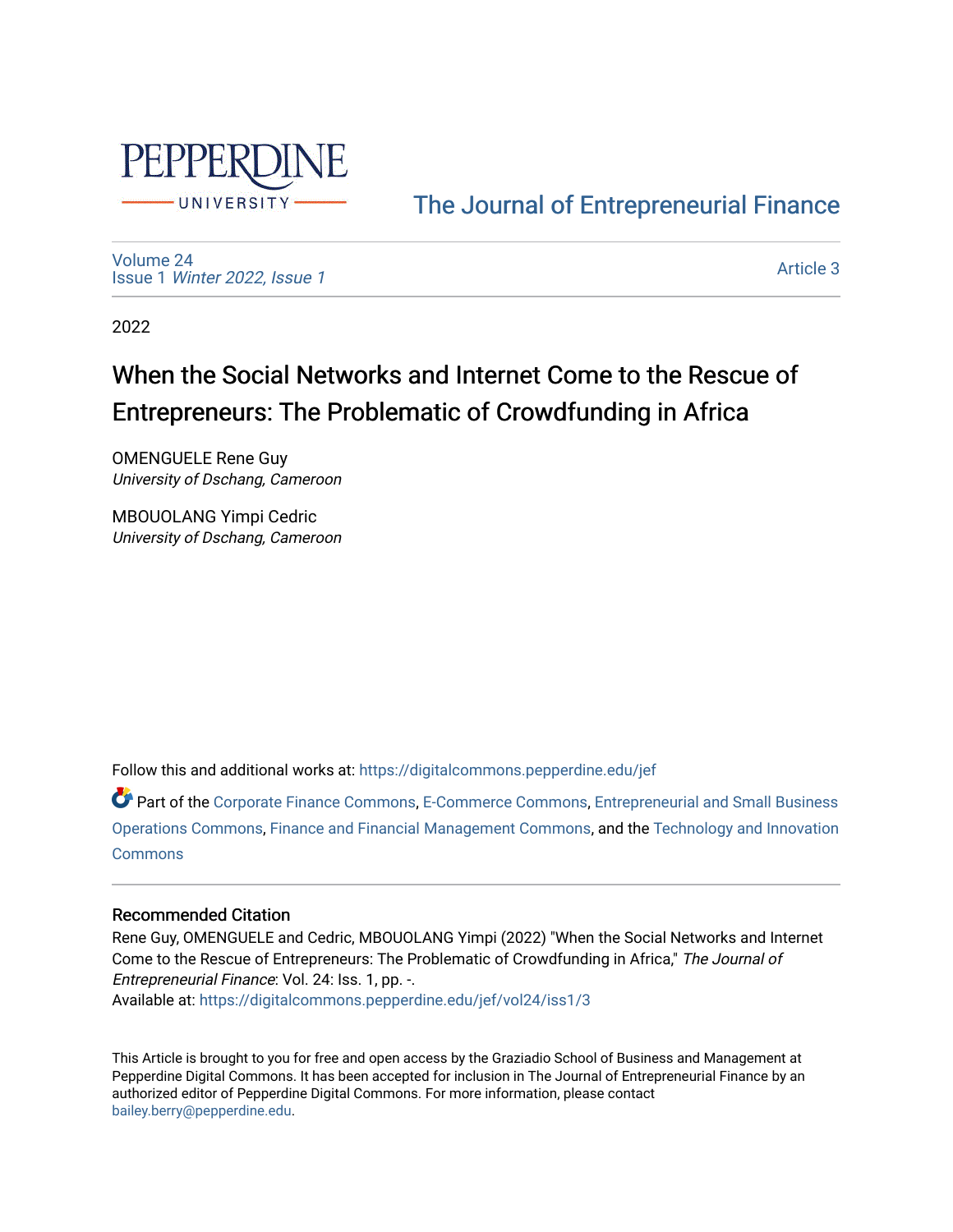## **When the Social Networks and Internet Come to the Rescue of Entrepreneurs: The Problematic of Crowdfunding in Africa**

**Omenguélé René Guy,** Ph. D, Department of Finance and Accounting, FEMS University of Dschang, Cameroun [omenguelereneguy@yahoo.fr](mailto:omenguelereneguy@yahoo.fr) [guy.omenguele@univ-dschang.org;](mailto:guy.omenguele@univ-dschang.org)

> **Mbouolang Yimpi Cédric,** Ph. D, LAREMA University of Dschang, Cameroon [cedrickyimpi@yahoo.fr](mailto:cedrickyimpi@yahoo.fr)

#### **Abstract**

Since 2007, crowdfunding platforms have abounded on the web. It is estimated at 2.5 billion dollars the potential of the crowdfunding market in sub-Saharan Africa by 2025. The objective of this paper is to make an inventory of Crowdfunding activities in Africa, region with a most restrictive access to bank loan by SMEs, start-ups and young entrepreneurs. It appears from the economic and socio-cultural realities that Africa is a region with more potential catalyst for crowdfunding industry takeoff. However, there are many factors which are presented in this study as potential inhibitors of African CF market competiveness. This study has identified digital divide as one of the main potential inhibitors of crowdfunding development in Africa. By waiting an empirical test of this proposition, local authorities may act to reduce any further the digital gap in their country in order to enhance crowdfunding industry takeoff in Africa.

**Keywords**: crowdfunding, digital divide, entrepreneurship, financing, Africa **JEL:** G15, G23, L26, O16, O35

#### **1. Introduction**

In most of the world's economies, start-ups and SMEs are seen as the real catalysts for innovation and growth (Beck and Demirgüç-Kunt, 2008; Agénor and Canuto, 2014; Brancati, 2015). The most generally barrier for these companies is raising sufficient funds to finance their business plans and exploiting attractive investment and growth opportunities (Kortum and Lerner, 2000; Gompers and Lerner, 2004). Faced with this state of affairs, a consensus has emerged among practitioners and theorists that crowdfunding (CF) appears more and more as an alternative source of financing, a crucial new source of entrepreneurial finance (James, 2014; Mollick, 2014). Since a "crowd" of investors are solicited, the term CF has been used to describe this new source of financing which, like microcredit, is presented as an alternative financing system (Bruton & al., 2015).

CF refers to the efforts by entrepreneurial individuals and groups to fund their ventures by drawing on relatively small contributions from a relatively large number of individuals using the internet, without standard financial intermediaries (Mollick, 2014). It is a method of financing, whereby an entrepreneur sells a specified amount of equity or bond like shares in a company to a group of (small) investors through an open call for funding on Internet based platforms (Alhers et al., 2015). Rather than turning to their bankers, or in addition to banking assistance, more and more Internet users are turning to the CF to give themselves the means to carry out their projects.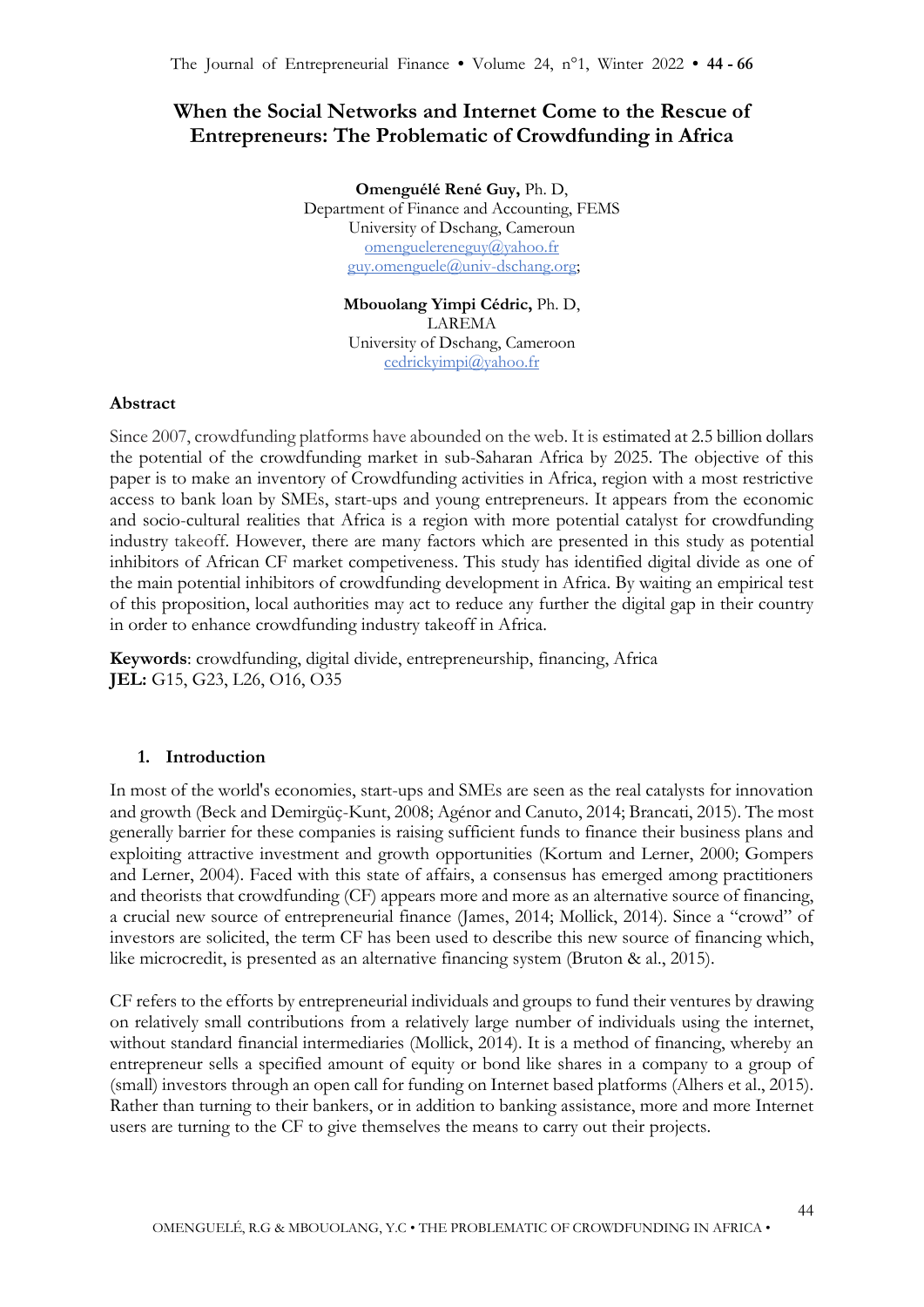According to Short et al. (2017), the World Bank estimates the volume of crowdfunding to become \$300 billion by 2025. As a forecast, Infodev (2013) estimates that the CF market potential in sub-Saharan Africa is \$ 2.5 billion by 2025. With the global digital revolution drawing new challenges, it is essential that companies take the digital turn so as not to lose performance and productivity on the international scene.

CF, a disruptive innovation that is part of the digital economy, is revolutionizing access to corporate finance today. It offers new opportunities but also generates new challenges, new questions (Moussavou, 2017). After a few years of craze on the CF market, whether in the form of debt or capital, it is interesting to take stock of these two young activities. From 100 Crowdfunding platform in 2007 to 1660 platforms of alternative finance in 2020 (Adhikary & al, 2018) ; Huffspot , 2017 ; Demiray & Burnaz, 2019; ziegler & al., 2021), crowdfunding industry is knowing an exponential growth. This general growth is not with de regional disparities. Given the literature and actual statistics, Africa appear as the region with more potential for crowdfunding development, but it remains at the bottom in term of regional performance in crowdfunding.

The purpose of this paper is to show the main developments of CF phenomenon in the world, in Africa, a continent with a lot potential for growth and innovation, to present the essential levers for the emergence of crowdfunding in Africa. But also, we aim to show some factors which act as potential inhibitors for the crowdfunding industry takeoff in Africa. Following innovation diffusion theory (Rogers, 1983, 1995), we try to discuss some dimensions of digital divide as the main potential inhibitors of CF development in Africa.

#### **2. Crowdfunding: back to basics**

Crowdfunding, the practice of financing projects and ventures in small increments from a large pool of individuals, has been touted as a novel and impactful tool for contemporary entrepreneurs (Schwienbacher and Hervé, 2018; Agrawal, Catalini, and Goldfarb 2014; Belleflamme, Lambert, and Schwienbacher 2014). In the headlines of entrepreneurial finance domain, crowdfunding is not an innovation in itself (Bessière and Stéphany, 2017).

#### **2.1. The emergence of crowdfunding concept and filiation with crowdsourcing**

Contrary to the dominant discourse in academic literature, crowdfunding is not a new phenomenon, does not require technology platforms, and has long been an "offline" fundraising source (Gras and al, 2017). The idea of CF, which is sometimes presented as an innovation that has emerged during the past eighteen years (Bessière and Stéphany, 2014), is part of a tradition of public subscription which has enabled, for example, Mozart and Beethoven to organize their concert or the funding of the Eiffel Tower in Paris and the Liberty Statue in New York (Maalaoui and Conreaux, 2014). The first attempts of the modern CF (online CF) are based on the use of websites specialized in fundraising and promotion of cultural, artistic and creative projects and charitable projects. As an illustration, the English rock group Marillion in 1997 had managed to pre-finance its filming on the American continent through a website. The term CF is fairly recent; it was invented and used for the first time in 2006 by Michael Sullivan during the launch of his incubator dedicated to video blogs (Gobble, 2012). The objective of the CF is to raise funds from the crowd for investment using the Internet and social networks (WhatsApp, Twitter, Facebook, LinkedIn and other specialized blogs). The main difference between the CF and what was happening before, mainly lies in the use of internet platforms to organize the fundraising. That is why Gras and al. (2017) distinguish "Online CF" to "Offline CF. In this work, CF refers to online crowdfunding. The development of the CF as a research field is concomitant with the emergence of websites dedicated to connecting entrepreneurs and the general public (Mollick, 2014). Therefore, the CF is part of the movement of new modes of cooperation such as crowdsourcing (Howe, 2006).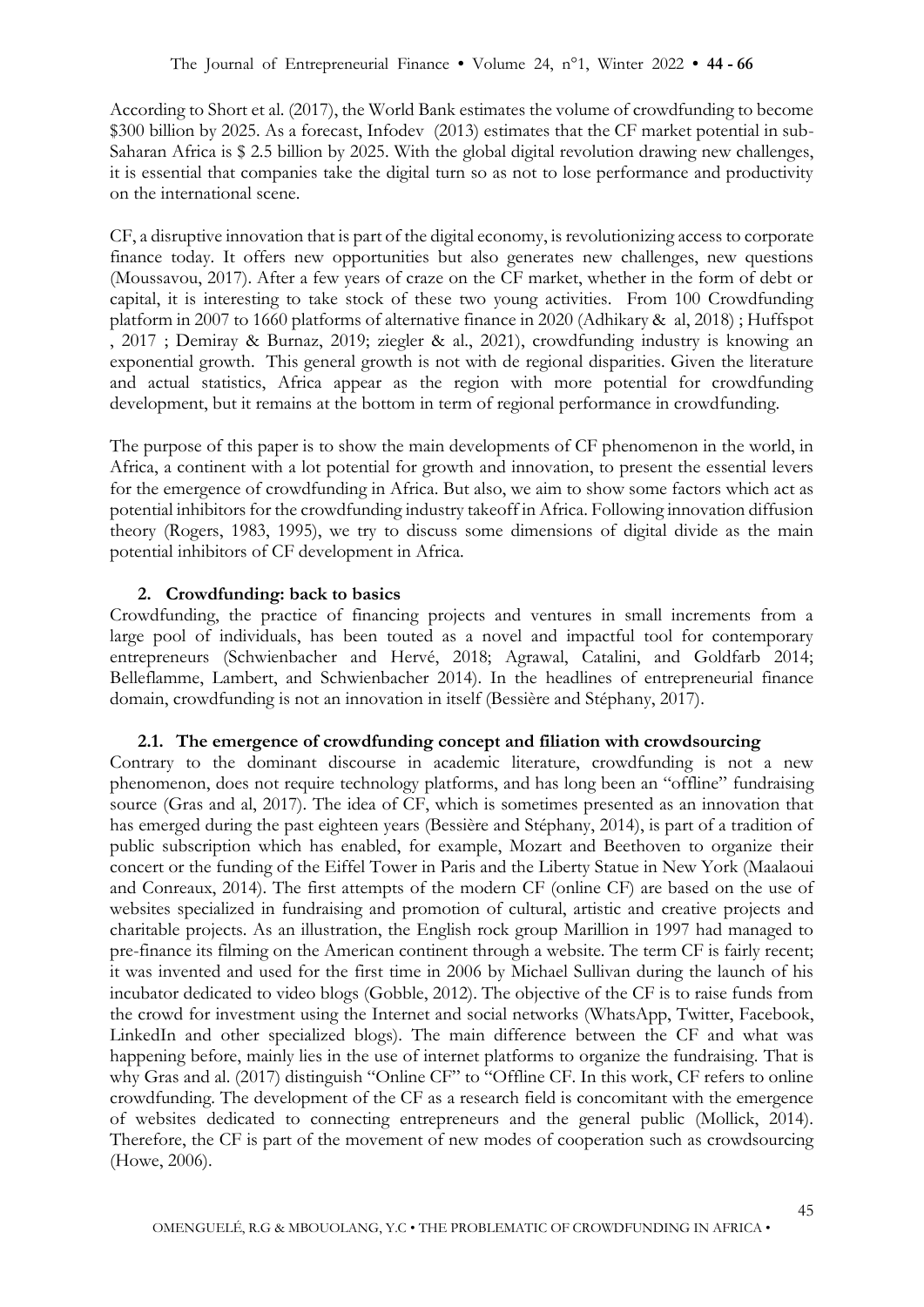The term crowdsourcing (CS), which first appeared in 2006, was first used by Howe and Robinson when the American Magazine Wired was launched (Schwienbacher and Larralde, 2012). CS refer to the to a use of Internet users to solve a problem rather than by individuals solicited in a traditional way, such as employees of companies or entrepreneurs (Howe, 2006). It is traditionally presented as a form of outsourcing, by an organization, of an activity with '' a large number of individuals whose identity is most often anonymous (Belleflamme, Lambert and Schwienbacher, 2013; Chua, Roth and Lemoine, 2015). Onnée and Renault (2014) consider that the CF constitutes a branch of the CS while Brabham (2013) sees in the CF only a financing process, distinct from the CS. According to Lebraty and Lobre-Lebraty (2013), crowdfunding is a form of CS. "Be that as it may, CS and CF both illustrate the increasingly important place taken by networks as factors of production" (Guesmi & al., 2016).

## **2.2. Crowdfunding: definitions and models**

Research on crowdfunding is burgeoning, but scattered, denoting the nascent stage of the literature (Gras and al., 2017). Numerous and varied definitions of crowdfunding have been offered (Valanciene and Jegeleviciute 2013). Freedman and Nutting (2015) define crowdfunding as a method of collecting many small contributions, by means of an online funding platform, to finance or capitalize a popular enterprise. According Cholakova and Clarysse (2015), CF is an emerging form of entrepreneurial finance which allows for the raising of funds from a large number of individuals via online platforms. CF can be seen as a process (Ramsey, 2012), an approach (Bechter, Jentzsch and Frey, 2011), a financial mechanism (Powers, 2012).

Following the definitions of the CF presented by Valanciene and Jegeleviciute (2013), given that the authors agree on its objectives, a differences are highlighted in the means to achieve them. These definitions, however, agree to highlight, funding, crowds and the use of the Internet (Bouaiss and Maque, 2016). Table 1 presents some definitions.

| Authors          | Definitions                                                                     |  |  |  |  |  |  |
|------------------|---------------------------------------------------------------------------------|--|--|--|--|--|--|
| Lambert and      | Open call, mainly through the Internet, for the provision of financial          |  |  |  |  |  |  |
| Schwienbacher    | resources, either in the form of a donation in exchange for some form of        |  |  |  |  |  |  |
| (2010)           | reward and / or voting rights in order to support initiatives for specific      |  |  |  |  |  |  |
|                  | purposes.                                                                       |  |  |  |  |  |  |
| Ramsey (2012)    | Process of raising money to help turn promising ideas into business realities   |  |  |  |  |  |  |
|                  | by connecting investees with potential supporters.                              |  |  |  |  |  |  |
| Schwienbacher    | An open call mainly via the internet, requesting financial resources either in  |  |  |  |  |  |  |
| and Larralde     | the form of a donation, or in exchange for consideration and / or shares with   |  |  |  |  |  |  |
| (2012)           | the right to vote in order to support an initiative with a particular purpose.  |  |  |  |  |  |  |
| Powers $(2012)$  | A financial mechanism that allows companies to start by soliciting funds from   |  |  |  |  |  |  |
|                  | the general public through a website                                            |  |  |  |  |  |  |
| Belleflamme et   | An open call mostly through the Internet, for the provision of financial        |  |  |  |  |  |  |
| al. (2013)       | resources either in form of donation or in exchange for the future productor    |  |  |  |  |  |  |
|                  | some form of reward to support initiatives for specific purposes.               |  |  |  |  |  |  |
| Onnée and        | Funding method that allows project leaders to get in touch with internet users  |  |  |  |  |  |  |
| Renault (2014)   | through dedicated platforms.                                                    |  |  |  |  |  |  |
|                  | CF refers to the efforts by entrepreneurial individuals and groups - cultural,  |  |  |  |  |  |  |
|                  | social, and for-profit - to fund their ventures by drawing on relatively small  |  |  |  |  |  |  |
| Mollick $(2014)$ | contributions from a relatively large number of individuals using the internet, |  |  |  |  |  |  |
|                  | without standard financial intermediaries.                                      |  |  |  |  |  |  |
| Alhers et al.    | A method of financing, whereby an entrepreneur sells a specified amount of      |  |  |  |  |  |  |
| (2015)           | equity or bondlike shares in a company to a group of (small) investors through  |  |  |  |  |  |  |
|                  | an open call for funding on Internet based platforms.                           |  |  |  |  |  |  |

**T**able 1: Some definitions of crowdfunding

Source: Authors, following Germon and Maalaoui (2014).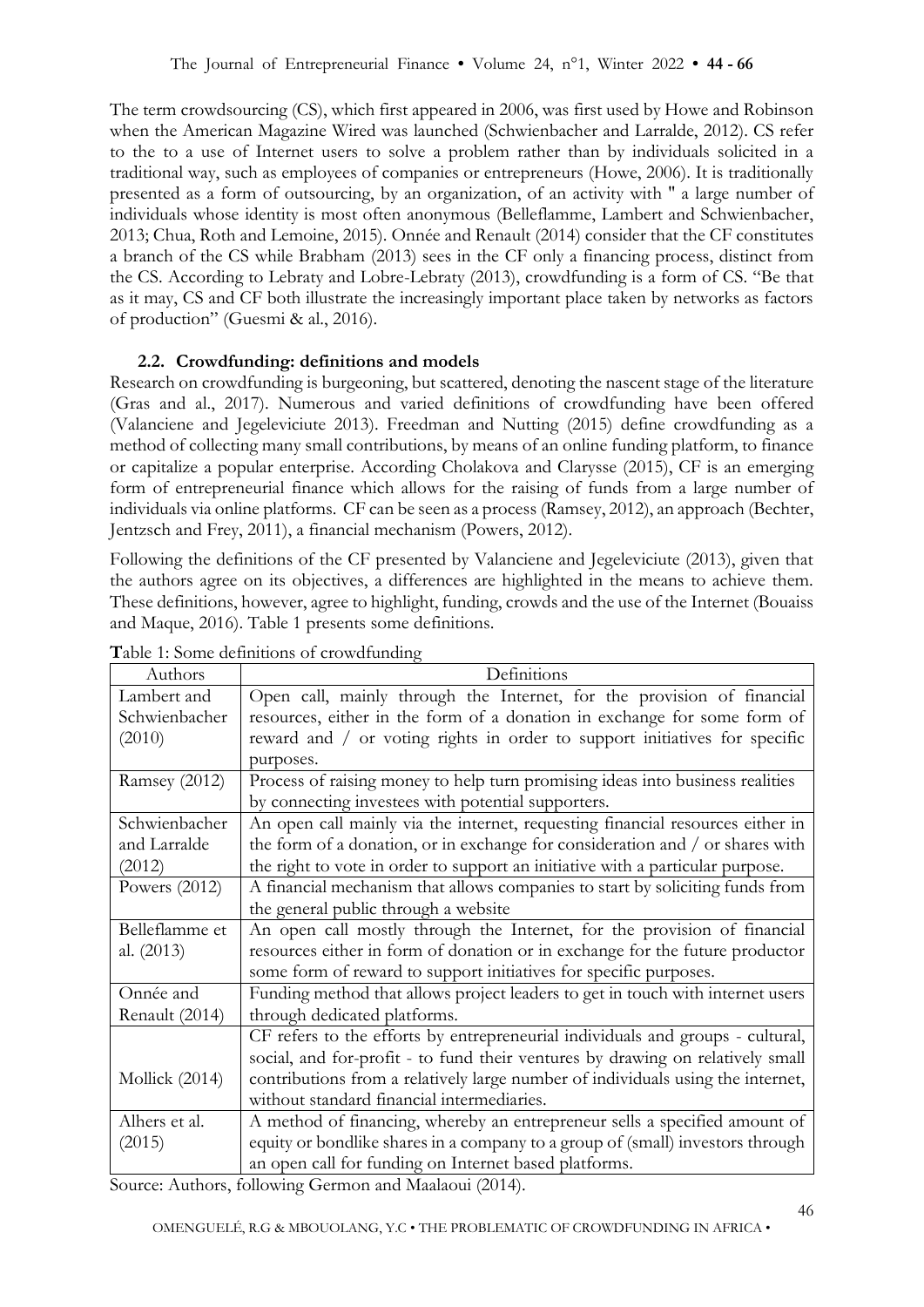The CF covers a differentiated reality and practices. The most used criterion for these classifications is the compensation granted to the contributor. In a study exploring the principal features of crowdfunding, Belleflamme, Lambert, and Schwienbacher (2010) identified three types of models: donation, active investment, and passive investment. According to the classification made by Hemer (2011), there are 7 types of CF in particular: crowddonation, sponsorship, Pre-ordering, membership fees, crediting, lending, and profit-sharing, independent, embedded, and start-up crowdfunding initiatives*.* Massolution (2012) compensation criteria, has developed the most widespread CF classification according to which we distinguish: reward-based crowdfunding, Preordering, crowdlending, crowdinvesting and crowddonation. According to Bessière and Stéphany (2017), crowdfunding comes in four models: donation, donation with rewards, loan and purchase of equity in start-ups. Castrataro (2012) proposes the disaggregation of reward (or donation) models into "all or nothing" and "keep it all" types, and equity models into "club" and "cooperative" types. Further, he includes microfinance in the crowdfunding domain, and identifies two microfinance crowdfunding models: microlending and peer-to-peer (P2P). Table 2 below show the particularity of different types of crowdfunding.

| <b>Authors</b> | Classification      | Explanation                                              |  |  |  |  |
|----------------|---------------------|----------------------------------------------------------|--|--|--|--|
| Kappel (2008)  | ex post Facto       | Financial support in exchange for a completed project    |  |  |  |  |
|                | ex ante             | Financial support to achieve a desired result            |  |  |  |  |
| Belleflamme et | Donation            | investors give altruistically                            |  |  |  |  |
| al. (2010)     | active Investment   | investors receive voting rights                          |  |  |  |  |
|                | passive investment  | rewards are given to investors at armlength              |  |  |  |  |
|                | Crowd donation      | investors give altruistically                            |  |  |  |  |
|                | Crowd sponsoring    | investors receive marketing benefits                     |  |  |  |  |
|                | Crowd pre-selling   | investors pay for the product before its completion      |  |  |  |  |
|                | Crowd lending       | investment with expectations of interest or revenue      |  |  |  |  |
| Hemer (2011)   | Crowd equity        | investors receive equity in the organization             |  |  |  |  |
|                | independent         | Created by individuals as opposed to organizations       |  |  |  |  |
|                | embedded            | Originate within an incumbent private or public          |  |  |  |  |
|                |                     | organization                                             |  |  |  |  |
|                | Reward, all or      | transaction does not occur in less target is hit         |  |  |  |  |
|                | nothing             |                                                          |  |  |  |  |
|                | Reward, keep it all | investments are kept regardless of hitting target or not |  |  |  |  |
|                | equity, club,       | investors are approached as part of an exclusive club    |  |  |  |  |
|                | equity, cooperative | individual contributions are pooled for investment       |  |  |  |  |
| Castrataro     | Microfinance,       | provide financial services to low-income clients         |  |  |  |  |
| (2012)         | microlending        |                                                          |  |  |  |  |
|                | Microfinance, p2p   | Direct lending between individuals and organizations     |  |  |  |  |
|                | Crowddonation       | No remuneration                                          |  |  |  |  |
|                | Reward-based        | In exchange for project-related consideration (gifts)    |  |  |  |  |
|                |                     | Fixed or variable reimbursement through product          |  |  |  |  |
| Bessière and   | Pre-ordering        | delivery                                                 |  |  |  |  |
| Stéphany       | Crowdinvesting      | Equity investment                                        |  |  |  |  |
| (2017)         | Crowdlending        | No Interest-free reimbursement                           |  |  |  |  |
|                | without interest    |                                                          |  |  |  |  |
|                | Crowdlending with   | Repayment with interest                                  |  |  |  |  |
|                | interest            |                                                          |  |  |  |  |

Table 2: The particularities of the different types of crowdfunding

Source: Authors, following Gras and al., 2017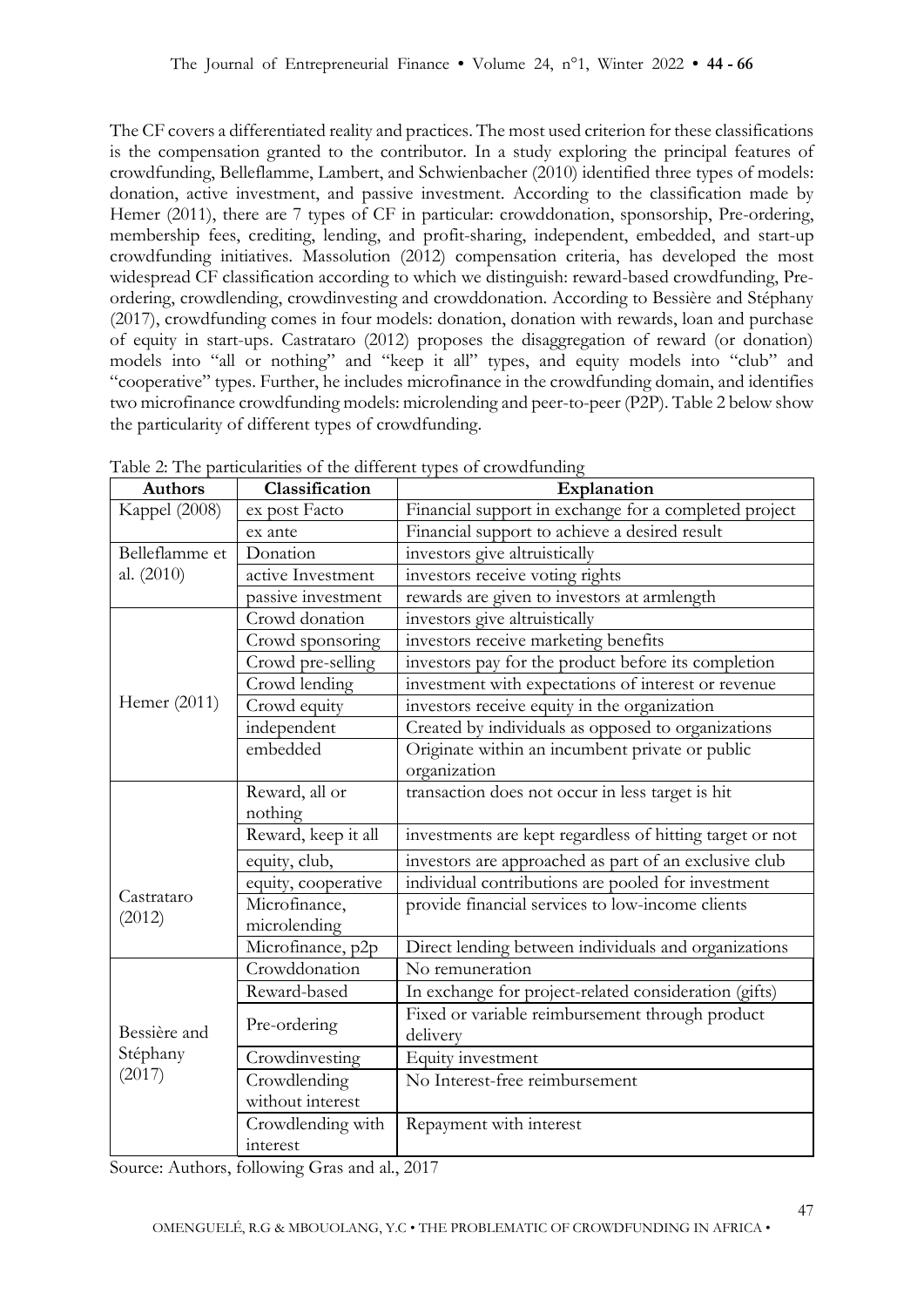The Journal of Entrepreneurial Finance **•** Volume 24, n°1, Winter 2022 **• 44 - 66**

#### **3. Crowdfunding: An opportunity for Entrepreneurship and innovation process**

According many scholarship (Hervé and Schwienbacher, 2018) Crowdfunding is helpful for financing entrepreneurship and for innovation process.

As financial opportunity for entrepreneurship, CF is very important for entrepreneur which is an innovation actor (Schumpeter, 1934; Bruyat, 1993). Crowdfunding has developed as a new form of entrepreneurial finance, which aligns with the financing needs of some innovative firms often unable to tap other forms of financing (Hervé and Schwienbacher, 2018). Three innovations drive the dynamic of crowdfunding: economic, social and managerial (Assadi, 2018). According to Assadi (2018), financing the entrepreneurship is an economic innovation dimension of CF. Innovation is strongly related to risk (Cantillon, 1755), which in itself makes financing very risky (Hervé and Schwienbacher, 2018). This can disadvantage small firms, because larger ones can diversify their risk across other activities that either already generate revenues or across other research projects (Hervé and Schwienbacher, 2018). Empirical evidence (Cosh et al., 2009) therefore shows that start-ups do not receive enough external funding and that received funding is often not in the form they would prefer. Small innovative firms face more severe information asymmetry problems, which makes financing through traditional sources such as bank finance more difficult than for larger, more established firms (Carpenter and Petersen, 2002). These lack of financing is knowing as "funding gap" (Cressy, 2002) and results from important information asymmetry and the lack by entrepreneur of sufficient collateral (Hervé and Schwienbacher, 2018). CF is presented as a solution for these difficulties. For the crowdfunding participation, the collaterals are not required to entrepreneur. Crowdfunding has the potential to foster innovation by offering new sources of capital to innovation-driven firms and thereby reduce the funding gap for innovative start-ups. Crowdfunding has the potential to provide funding to early-stage projects and thereby fill some of the funding gap that plague small, innovative firms (Hervé and Schwienbacher, 2018). As a result, any type of crowdfunding enables small- and SME to overcome problems of accessing financing, including for innovation projects (Hervé and Schwienbacher, 2018).

Crowdfunding offers a way for the crowd to participate in the innovation process by providing feedback to the entrepreneur. This feedback can take various forms, including providing ideas on the development of the product during and after the campaign, and providing valuable information on the future demand for the new product (Hervé and Schwienbacher, 2018).

As a innovation faster, crowdfunding is helpful because it involves an open call affects the relationship between investors and entrepreneurs. Crowdfunding platforms typically offer ways for entrepreneurs and crowdfunders to interact during the campaign so that this exchange of ideas is possible. However, this may continue beyond the campaign if the entrepreneurs set up own ways to maintain such interactions (Hervé and Schwienbacher, 2018). In the Reward based CF for example, a high demand during the campaign may indicate the entrepreneur's project is promising beyond the crowdfunding campaign. This feedback can be useful to the entrepreneur to decide whether to pursue the project or to adapt his or her strategy, including innovation strategy (Hervé and Schwienbacher, 2018). Another type of feedback provided by crowdfunders to entrepreneurs takes the form of ideas. Stanko and Henard (2017) and Di Pietro et al. (2018) pointed out that the interaction with investors can contribute to the generation and development of new ideas and thus the innovation process. A larger number of backers brings more information, resources, and ideas to mobilize for the development of innovation. Backers can thereby bring inputs to entrepreneurs (Hervé and Schwienbacher, 2018).

Whatever the type and importance of CF, what is the place of Africa in general in crowdfunding ecosystem?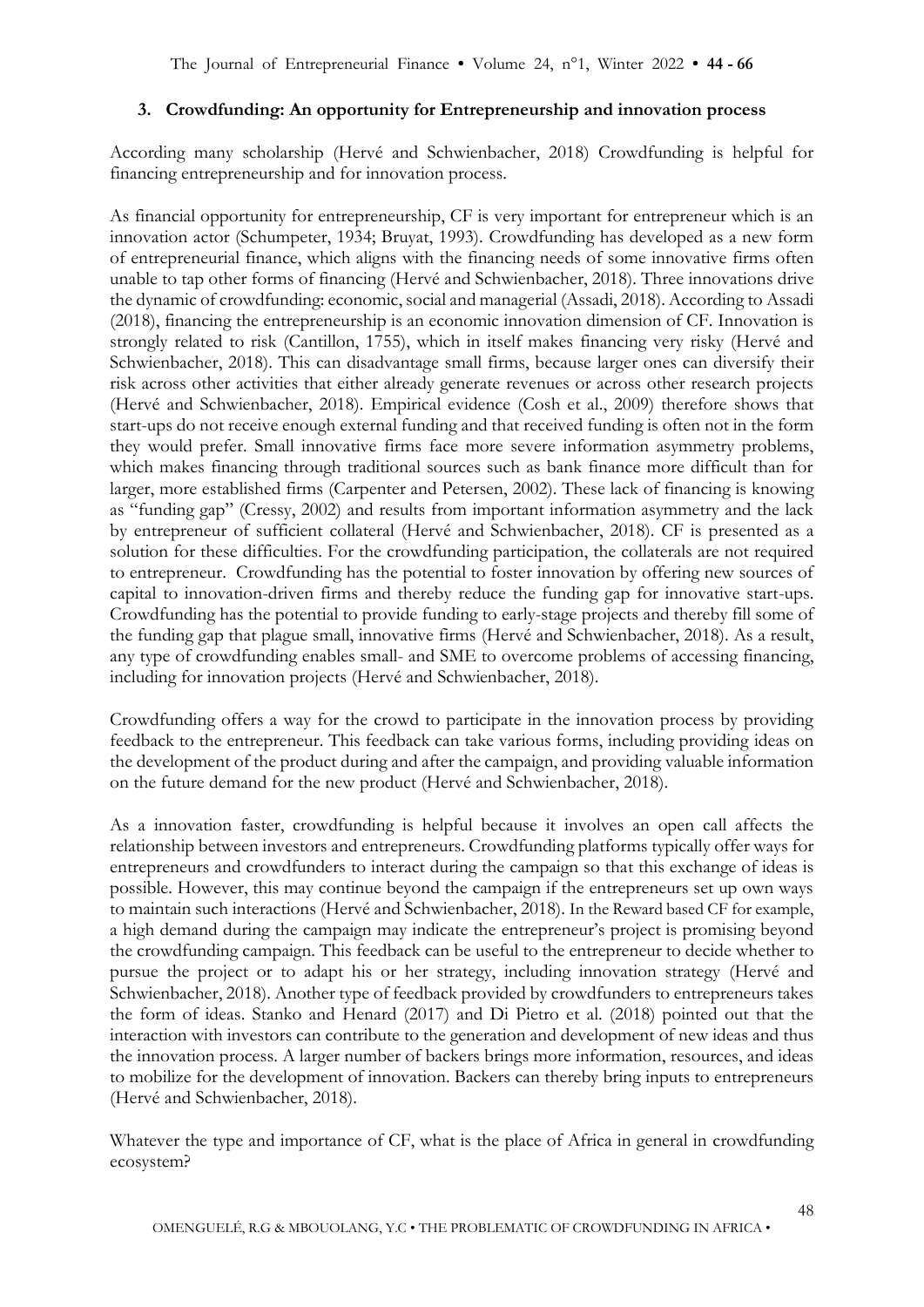### **4. The evolution of the African crowdfunding industry**

#### **4.1. Arrival of the CF in Africa and Cross -country patterns**

The first CFP began operating in Africa during the years 2008-2009. It is the American platform KIVA. It is three years later, in 2011 that the first African domestic platform (Thundafund platform specializing in the financing of innovative and creative projects) was launched in South Africa. According to the report published by Boum and al. (2016), Africa already had 39 CF platforms at the end of 2014. This number increased to 59 in 2015. Since 2012, around 90 CF platforms have been launched in Africa. However, Year 2014 was a critical year for African CF platforms: more than half of the websites dedicated to these platforms were closed this year and more than 60% of the platforms that closed in 2014 were launched in 2013 (Boum and al., 2016). Until December 2017, Africa has around 85 domestic platforms operating in the continent. Figure 1 highlight the number of CF platforms created in Africa per year and also the cumulative effect over the years. It appears from these graphs that there an average of 11 platforms created every year since 2011 and, the year 2013 was the most eventful year with around 20 platforms created. It appears from Figure 1 that there is a permanent growth of CFP in Africa.



Figure 1: Trend of domestic CFP launched in Africa from 2011 to 2017

#### Source: authors

According to CCAF<sup>1</sup> 2020 report, overall, the alternative finance market across Continental Africa raised \$209.1 million in 2018. The overall regional leader by market share was East Africa. At \$121 million, this region had a 58% market share in 2018. Southern Africa is the next largest, with a 21% market share (\$43 million), followed by West Africa at 14% (\$29 million). By contrast, Central Africa had a mere 7% market share, with a negligible volume of only \$1 million reported in North Africa. Leading national markets in Africa include Zambia (\$40.7 million), Kenya (\$35 million), South Africa (\$27.4 million), and Uganda (\$16.7 million), accounting for 19%, 17%, 13%, and 8% of overall African volumes respective domestic platform contributed to the market volume at 24% in 2018 (Ziegler et al., 2020). The distribution of domestic CPF in Africa in 2018 is given below (Figure2). Additionally, the websites of these platforms are presented in appendix 1.

<sup>1</sup> Cambridge Center of Alternative Finance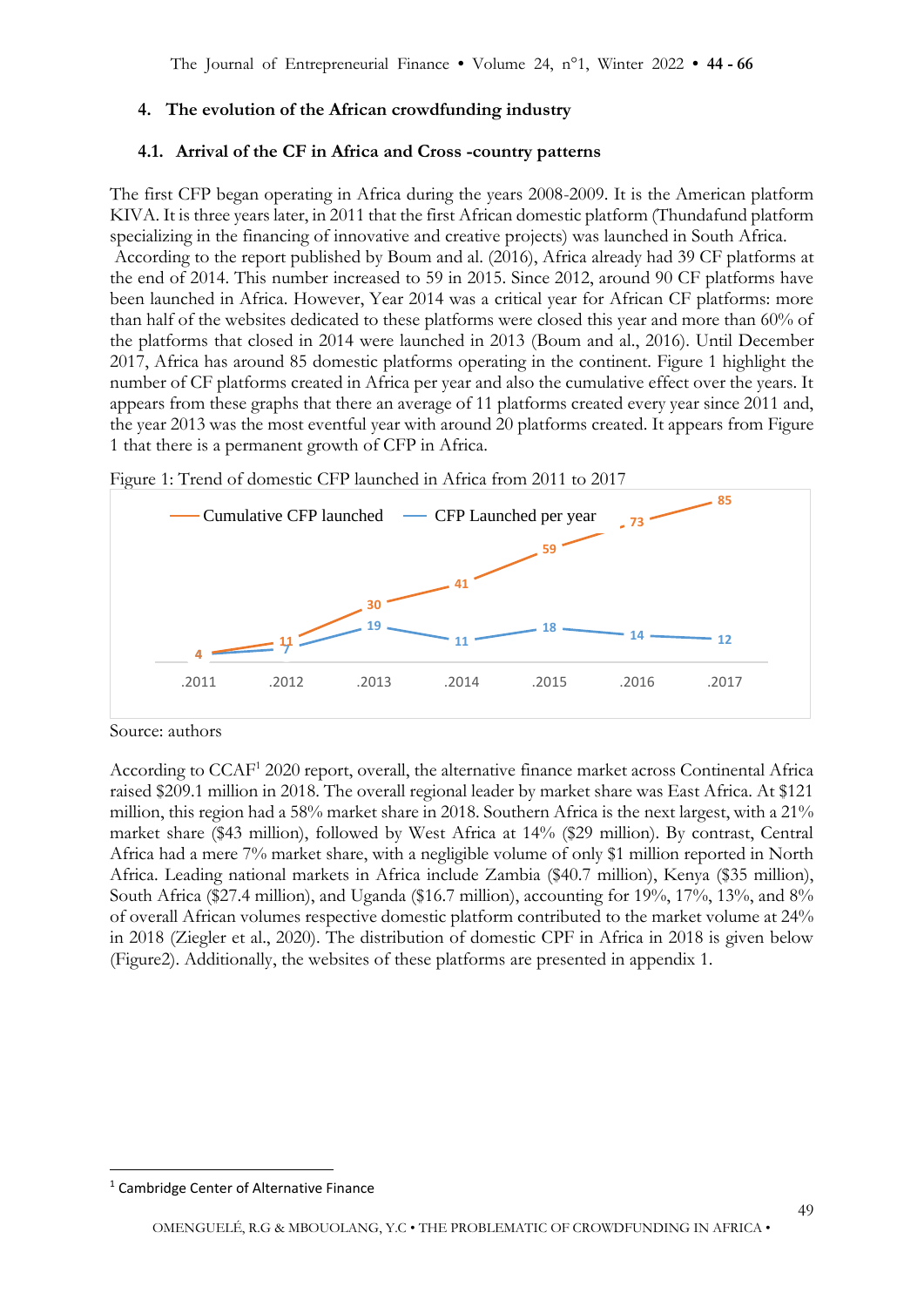

Figure 2: Geographic distribution of domestic African's platform in 2018

Source: authors

The first African domestic CFP were launched in 2011 in South Africa, followed by Nigeria and Kenya, which hosted their first domestic CFP in 2012. From 2011 to 2018, more than 22 of the 54 countries in Africa saw the creation on their territory of at least one domestic CFP. we observe an almost heterogeneous proliferation of these platforms in all the sub-regions of the continent. South Africa and Nigeria leading the domestic platform creation in the continent with respectively 21 and 15 CPF.

#### **4.2. African crowdfunding industry in the worldwide ecosystem**

According to Ziegler et al. (2020), Overall, 1,227 unique platform of alternative finance were localised trough the world in 2018. 47% of these platform operate within more than one country or jurisdiction, providing 2,322 firm-level across the world. According to the firm level observation as seeing in table 1, there was 632 platforms in Europe, 438 in China, 334 in the Asia-Pacific region (excluding China), 270 in Latin America and the Caribbean, 66 in the Middle East, 171 in Africa, 143 in the US and Canada, and 87 platforms in the UK. Concerning de CPF evolution, the figure 3 show the trend. We observe globally an exponential growth of crowdfunding industry with a year growth rate of 38% in 2008, 45% in 2009, 60% in 2012, 25% in 2013 and 60% in 2016.

![](_page_7_Figure_7.jpeg)

![](_page_7_Figure_8.jpeg)

Source: adapted from Adhikary & al. (2018) ; Huffspot, 2017 ; Demiray & Burnazque (2019)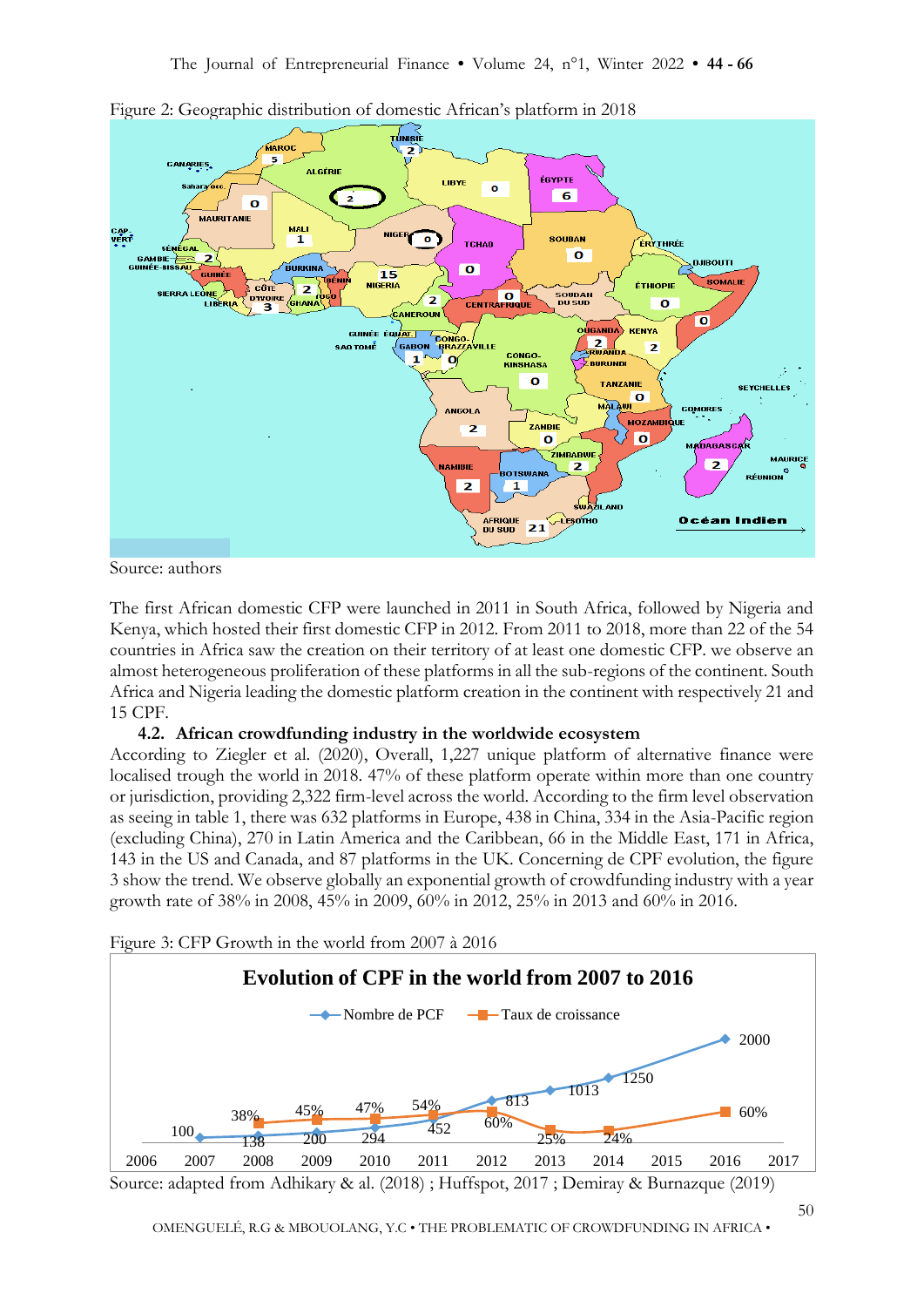But this exponential growth occults the weak performance of Africa in crowdfunding industry both in terms of platform proliferation and volume market. According to the recent statistics of CCAF as showing in table 3, In total, the global benchmarking survey revealed the existence of 1,801 platform-level observations for 2019 and 1,660 platform-level observations for 2020, given firms that operate in multiple countries (Zieglier & al., 2021).

| <b>Regions</b>      |          | 2019    |       |          | 2020    |        |
|---------------------|----------|---------|-------|----------|---------|--------|
|                     | Domestic | Foreign | Total | Domestic | Foreign | Total  |
| <b>EUROPE</b>       | 317      | 406     | 723   | 305      | 416     | 721    |
| <b>ASIA PACIFIC</b> | 272      | 184     | 456   | 201      | 194     | 395    |
| <b>AMERICA</b>      | 174      | 164     | 338   | 142      | 135     | $27^-$ |
| AFRICA              | 42       | 242     | 284   | 39       | 228     | 267    |
| Total               | 805      | 996     | 1801  | 687      | 973     | 1660   |

**Table 3**: regional distribution of CPF in the world, 2019-2020

Source: CCAF, 2021. The 2nd Global Alternative Finance Market Benchmarking Report

From the table 3, we observed a drop down of a number of platform from 2019 to 2020. This fall down is substantial and concern all regions. This general character can be associated to COVID-19 Crisis and don not occult the regional heterogeneity of platform distribution over the world. When breaking down the CCAF data by region, 317 domestic platforms and 406 Foreign platforms for a total of 723 Platforms were observed in Europe in 2019, 456 in Asia Pacific (272 Domestic and 184 foreign platforms), 338 in America (174 Domestic and 164 Foreign platforms), 284 in Africa (42 domestic and 242 Foreign platforms). Africa, with 15,7% and 16% of platform operating in 2019 and 2020 respectively appear as the less active region in term of platform proliferation. In term of domestic platforms, Africa represent only 5,2% and 5,6% of the world platforms respectively in 2019 and 2020, coming far after Europe (39,3% and 44,4%), ASIA (33.7% and 29.2%) and AMERICA (21.6% and 20.6%). In term of foreign CFP density, Africa is the region with less domestic platform (14.6%) against 42.3% for Europe, 51.2% for America and 50.8% for Asia in 2020.

Globally, the impact and role of alternative finance continues to grow, with alternative finance platforms having facilitated USD \$304.5 billion in 2018 (Ziegler et al., 2020). This volume represents a 27% annual decline against the \$419 billion recorded in 2017. As with the year 2017, the leading markets for alternative finance were China, the United States, and the UK, with \$215.39billion, \$60.9billion and \$10.25 billion recorded respectively. Africa came at the last position in term of performance with a market volume of \$ 209.1 million. In each region, the most performant type of platform Dept platform which represent 88.18% of volume market in Africa against 5.6% for the Equity type of platform as showing in table 4.

|                    | Dept               | Equity             | $\circ$<br>Others  | Total      |
|--------------------|--------------------|--------------------|--------------------|------------|
| <b>CHINA</b>       | 215.37 b           | 22.18 m            | $5.80 \text{ m}$   | 215.39798b |
| US                 | 57.67 b            | 2.55 <sub>b</sub>  | $696.50 \text{ m}$ | 60.9165b   |
| <b>CANADA</b>      | $705.69 \text{ m}$ | 43.52 m            | 158.94 m           | 908.15m    |
| UK                 | 9.31 <sub>b</sub>  | $870.19 \text{ m}$ | $76.60 \text{ m}$  | 10.25679b  |
| <b>EUROPE</b>      | 6.60 <sub>b</sub>  | 883.32 m           | 237.75 m           | 7.72107b   |
| <b>APAC</b>        | 5.34 <sub>b</sub>  | 504.84 m           | 277.28 m           | 6.12212b   |
| LAC                | 1.70 <sub>b</sub>  | 45.61 m            | $39.05 \text{ m}$  | 1.78466b   |
| <b>MIDDLE EAST</b> | 754.14 m           | 35.63 m            | $10.78 \text{ m}$  | 800.55m    |
| <b>AFRICA</b>      | 183.76 m           | $11.85 \text{ m}$  | 13.53 m            | 209.1 8m   |

Table 4: Total platforms level and Volume by Region and Model Categories-2018

Source: Ziegler et al., 2020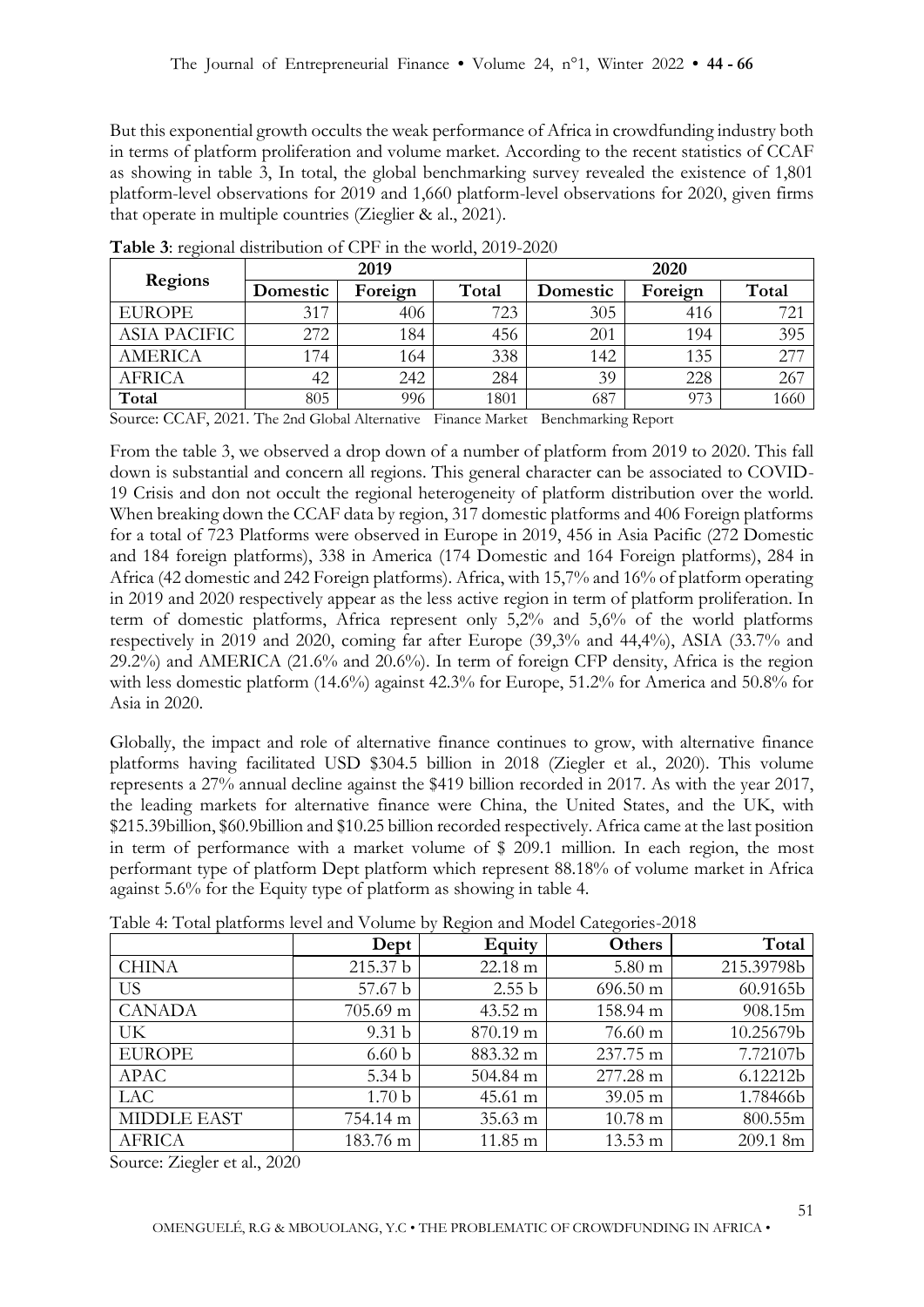#### **4.3. Socio economics impact of Crowdfunding in Africa**

It should be noted that since 2008, that is before the creation of first African domestic platforms, African entrepreneurs have regularly raised funds on platforms based in European Countries and in America. For this purpose and according to Danedjo (2015), from 2009 to 2014, more than 200 thousand \$ have been raised by Cameroonian entrepreneurs on various platforms based outside Africa (Kisskiss Bank, Indiego, Kickstarter, etc.).

According to Boum and al. (2016), CF projects in Africa raised \$ 126 million in 2015; that represent 0.4% of the world total. These funds were raised from CF platforms based on the continent and abroad. In this kitty, African origin platforms collectively raised \$ 32.3 million, which represents 0.1% of the world total. As for the CF platforms based abroad, they brought \$ 94.6 million to finance projects in Africa in 2015. In total, there are 4,939 CF campaigns that were launched by the platforms based in Africa in 2015. Among 4,939 projects launched, around 67% were able to receive funding. The funds collected by these platforms based in Africa were mainly used to finance start-ups and SMEs (\$ 17.7 million), and real estate projects (\$ 13.6 million).

According to Chao & al. (2020), despite the crowdfunding phenomenon in Africa is somewhat lagging other regions and is still at its infancy, a socioeconomics impact of crowdfunding is observed in Africa. Socioeconomics impact of CF in Africa, are perceived in three ways notably as source of incoming capital in many African, as modernisation vector of cultural form of financing, and Africa's Diaspora-Country relationship keeper in terms of social help and country development. Globally, the impact and role of alternative finance continues to grow in Africa, with alternative finance platforms having facilitated USD \$ 209.1 million in 2018 in Africa (Ziegler & al., 2020). According to CCAF, African volumes in a variety of crowdfunding models reached US \$182 million in 2016, growing 118% from US \$83 million in 2015 (Ziegler et al. 2018). From a regional perspective, whereas 41% of these volumes have been recorded in West Africa, 28% have been recorded in Southern Africa, 24% in Eastern Africa, and the remaining 7% in North and Central Africa. From cultural perspective, the crowdfunding phenomenon is congruent with traditional communal reciprocity culture of sub-Saharan African individuals (Wolf, 2017; Berndt, 2016; Oruezabala & Peter, 2016). In fact, crowdfunding is a modern form of credit associations in the African context, where individuals invest in the businesses of others (Berndt, 2016). These credit associations have existed in many African cultures under varety of appellation for decades (Susu in Ghana, Mabati in Kenya, Ekub in Ethiopia, Tontine in Cameroun, and Stokvels in South Africa (Coetzee 2013)). Oruezabala & Peter (2016) note that 78% of SMEs in Gabon context derived their funding from personal funds, family, and credit associations that is the same funders observed on crowdfunding platform. Therefore, Crowdfunding appear as a modernisation of credit association model in African context. Looking the Diaspora-relation impact of CF, African migrants support entrepreneurial activities by helping family members and friends in their countries of origin via the mediation of crowdfunding platforms (Chao & al., 2020). Again, this may be in tandem with remittances which serves as an important source of incoming capital in many African countries. Indeed, remittances sent by African migrants reached nearly \$40 billion in 2010, an amount equivalent to 2.6% of Africa's gross domestic product (Mohapatra and Dilip 2011). CF platform as a media useful for Africa Diaspora in financing entrepreneurial activities in their country have a positive impact in socioeconomics development of African countries.

#### **5. Opportunities and potential inhibitors of crowdfunding development in Africa**

#### **5.1.The African specific factors which augur a dynamic development of crowdfunding in the continent**

These factors can be classified in two categories: economics factors and sociocultural factors.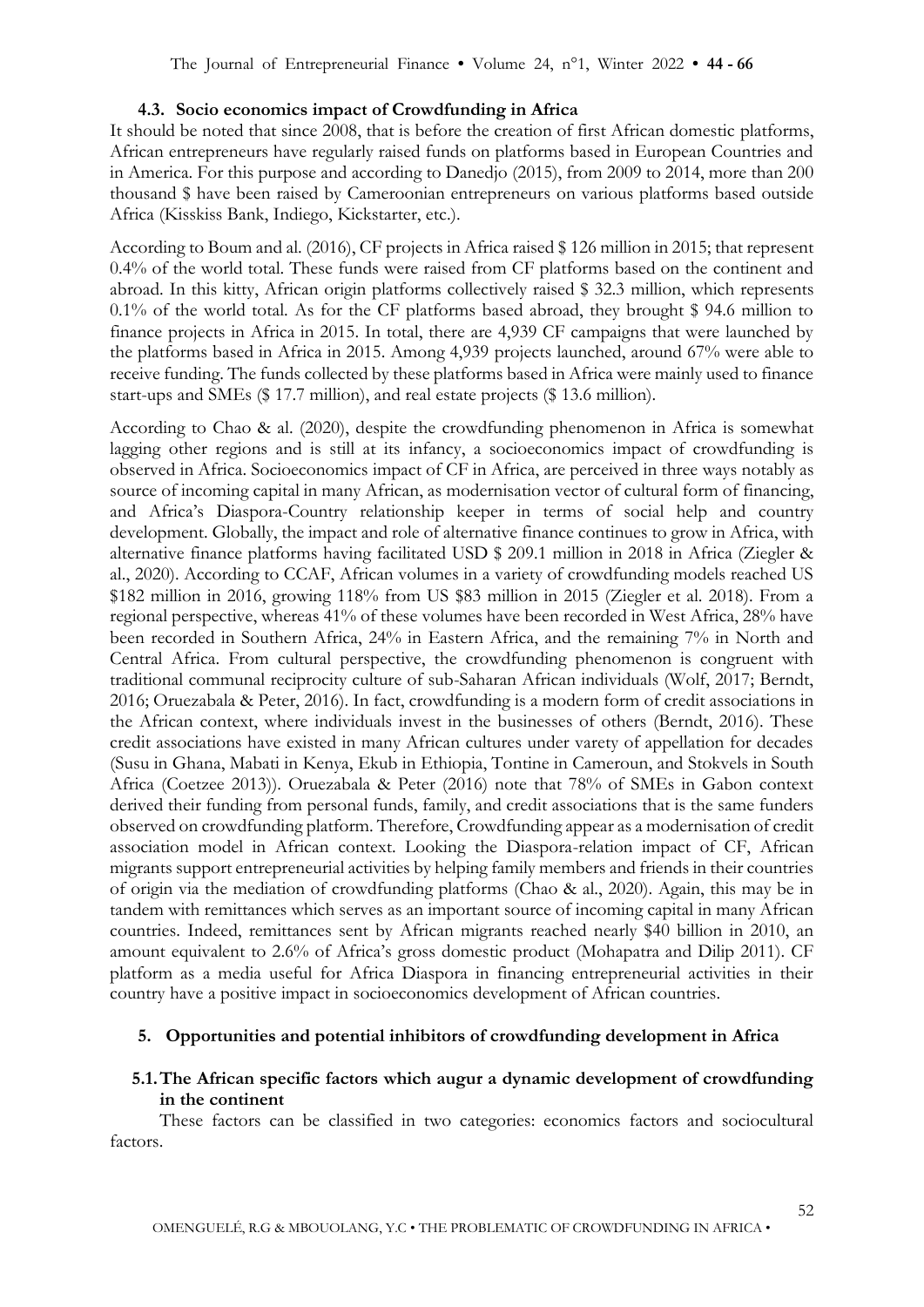#### ▪ **Economics factors**

The importance of SMEs in African economies and their access to bank credit: need for an alternative source of financing. According to figures from the European Investment Bank (EIB) (2017), only 22% of SMEs in Africa were able to take out a bank loan or credit during 2016; 81 million SMEs are facing a funding gap in sub-Saharan Africa and overall, 45% of firms in Africa cite the lack of funding as a major constraint for their development. From what precedes, the CF seems opportune insofar as it undermines several constraints prior to obtaining a bank credit notably the constitution of savings, the constitution of guarantees, etc. Along the way, youth unemployment and the brakes on entrepreneurship in Africa, are problems to which the CF could be a lasting solution. In fact, in Africa, young people represent more than 50% of the population (World Bank, 2014) and almost 60% of all the unemployed. What is more, 12 million young people enter the labor market every year (OIF, 2015). The high youth unemployment rate is justified by the low demand for labor by existing businesses. Therefore, the promotion of entrepreneurship presents itself as the adequate solution. However, access to finance<sup>2</sup> undermines the development of entrepreneurship in Africa. In Senegal for example, 51% of young people give up entrepreneurship because of the difficult access to finance because banks and donors are reluctant towards them because of the uncertainty about the profitability of projects (Oumou and al., 2014). Faced with this behavior of banks and the desire to undertake young Africans to get out of unemployment, an alternative source of financing would be of great benefit for these young entrepreneurs. From then on, the CF is adapted for this cause because having the particularity of exploding in an infinitesimal way the global risk that a project involves on a large number of individuals. Finally, joining Digital Finance in Africa can be a signal of a favorable breakthrough for the CF on the African continent. According to recent statistics provided by the EIB (2017), it is established that in digital financial inclusion, sub-Saharan Africa is, in several respects, the most advanced region. Mobile banking services provided by financial technology companies, FinTechs and telecom operators are gradually filling the gaps of traditional banks (EIB, 2017). Given the above figures, it is therefore possible to postulate that the CF could be quickly be appropriated by the large majority of the population of Africa.

#### ▪ **Sociocultural factors**

The African demography is an asset for the African CF. According to figures produced by DESA (2017), Africa will have 1,704 million inhabitants by 2030 and 2,528 million by 2050. According to this report, by 2050, Africa will have nearly 1 billion young people under the age of 18. They will represent 40% of the children of humanity. The strong increase in the young population in Africa today constitutes an opportunity for the CF industry in view of the following facts: young people have a great capacity of ICT adaptation but above all, the size of the population is the one of the most significant determinants of the growth of CF platforms in a country (Dushnitsky & al, 2016). In a second step, financial culture in sub-Saharan Africa, socio-anthropological realities militate for a prosperous place for CF in Africa. In Africa and since the pre-colonial period, economic organization is determined by the almost collective form of ownership of the means of production and the enjoyment of the goods produced. Economic policy is essentially oriented towards the preservation and conservation of sociality (Nguebou & Fabre, 2011). In practice, the system is based on certain principles and certain values, including the tontine which is defined according to Nguebou & Fabre (2011) as being the production of the community, in the community by the community and for the community. According to Nene et al. (2014) more than 40% of young entrepreneurs in West Africa use the family and tontines to start their project. The CF, which is a sort of tontine model (David Gras & al; 2017), is therefore a solution to the modernization and internationalization of tontines for a greater grouping of Africans in order to support their brothers with projects and SMEs.

<sup>2</sup>Only 25% of Africans have access to financial services, EIB (2017)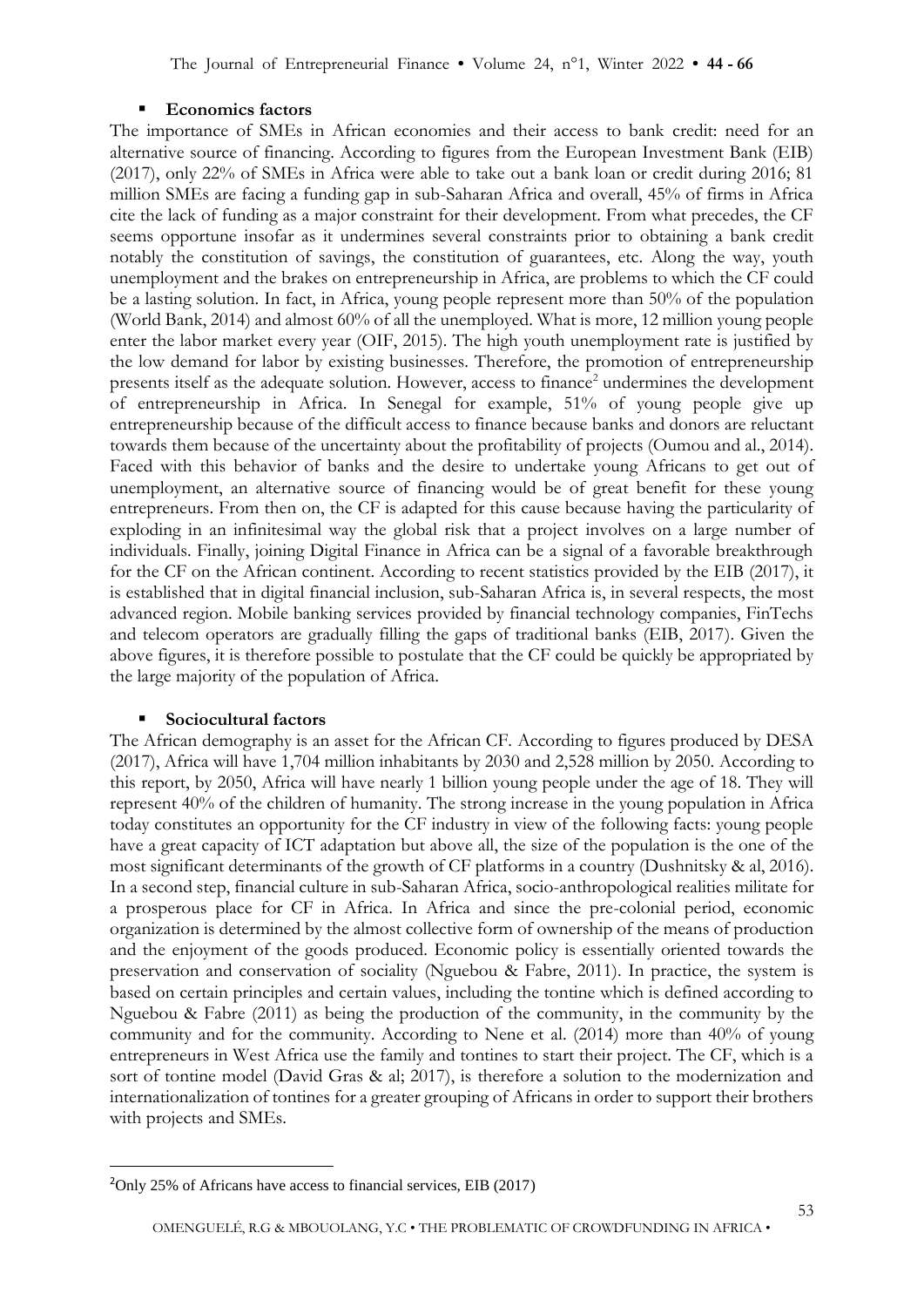#### **5.2.Digital divide as the main potential inhibitors of crowdfunding development in Africa?**

Crowdfunding platform is considered as a triple innovation (Assadi, 2018). For this purpose, its diffusion toward the world can be analyses following the Diffusion of innovation theory of Rogers (1983, 1995, 2003). According to Rogers (1995), diffusion is the process by which an innovation is communicated through certain channels over time among the members of a social system; where the innovation can be anything that is seen as new, from the perspective of the adopters. Rogers (2003) claims that innovation is diffused through a population in a social system based on key attributes such as compatibility and complexity perceived by early adopters. Tolbert and Zucker (1983) showed that initial adoption of an organizational innovation could be explained by the characteristics of a city. In this sense, early adoption follows a contingency style argument (Van de Ven, Ganco & Hinings, 2013). As complexity factor, capability of use innovation by potential adopters proxied by digital divide could act as inhibitors of crowdfunding industry in Africa.

The mechanism on CF is based on internet and social media. The market of crowdfunding required three main actors which are: platform, entrepreneur and crowd. Crowdfunding as an online operation required first digital skills for the users. Platform as two-sided market to perform its activities need a digital infrastructure, social media and more internet users. The presence of internet users (investors) constitute a potential for value creation by platform to entrepreneur. But in Africa context, these factors are not at their best level compared of those to most developed country in terms of crowdfunding. This gap is known as digital divide. Digital divide was first measured in a binary manner: Internet access or not (Kling, 1998; Ben Youssef, 2004; Brotcorne and al, 2010). The notion later on advanced to include many other dimensions of digital divide such as quality of devices, degree of autonomy in use, level of contribution in the production and distribution of information on the Internet (Hargittai, 2003). According to Castells (2002), digital divide refers to inequality of access to the Internet. (Van Dijk, 2006) defines the digital divide as the gap between those who do and do not have access to computers and the Internet. Some authors as (Wilson, 2006) consider digital divide as an inequality in access, distribution, and use of information and communication technologies between two or more populations. This last definition is the one adopted in this work. Following this definition, several authors (Van Dijk and Hacker, 2003; Norris, 2001; Wilson, 2006) are in agreement that there are four types of factors affecting digital divide: The lack of ''mental access'', The lack of ''material access'', ''the lack of skill access'', ''The lack of usage access''. While the lack of mental access refers to a lack of elementary digital experience, the lack of material access means a lack of possession of computers and network connections. The of digital skills also known as information skills refers to the lack of skills needed to search, select, and process information in computer and network sources. The lack of usage access means the lack of meaningful usage opportunities (Van Dijk, 2006). Compared to the world global situation, these level of digital divide in Africa is analyzed in the following paragraph. The figures and statistics come from 2021 International Telecommunication Union (ITU) report on Africa.

#### ▪ **The lack of material access in Africa**

The digital divide is a wide range concept. It can exist between those living in rural concept and those living in urban areas, between the educated and uneducated, between economic classes and on global scale between more and less industrially developed nations (Van Dijk and Hacker, 2003). In this study, digital divide is analyzed at the global level by comparing Africa to others regions. Although fixed broadband subscriptions per 100 inhabitants and international bandwidth per Internet user increased across most countries in the period 2018-2019, Africa remain at the bottom regarding the digital gap. Compared with other regions, Africa has one of the lowest fixed broadband subscription rates, given the absence of legacy infrastructure and the relatively lower costs of deploying wireless broadband infrastructure. ITU estimated a fixed broadband subscription rate of 0.5 per 100 inhabitants for Africa in 2020, a figure that is well below the global average of 15.2 subscriptions per 100 inhabitants. In the period 2018-2019, one-third of countries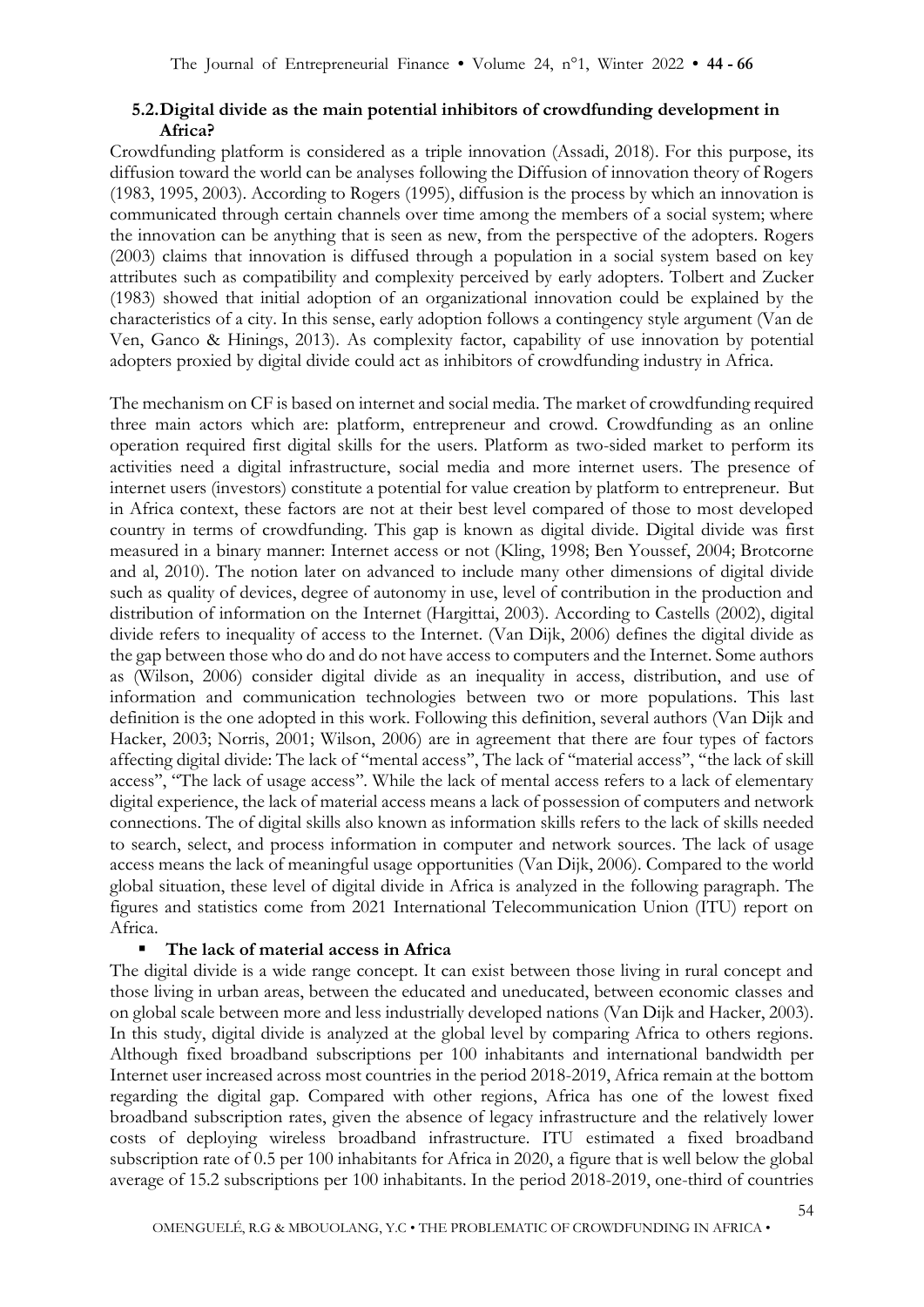show declining subscription rates of their fixed broadband levels. The total international bandwidth across the region represents only 1.5 per cent of the total world international bandwidth. At the individual user level, there were 30.8 kbit/s per Internet user in the Africa region in 2019, compared with 131.3 kbit/s per Internet user globally. Approximately 45 per cent of Africa's population is more than 10 km away from fibre network infrastructure. Regarding internet access, ITU estimated that only 14.3 per cent of households in the Africa region had Internet access in 2019, compared with 57.4 per cent globally. The proportion of individuals using the Internet in 2019 totaled 28.6 per cent in Africa10 and 51.4 per cent globally. The table 5 built from World Economic Forum data show the gap between African countries and others country concerning some digital divide indicators (internet users score, broadband quality, etc).

|               |                | <b>MCTS</b>     |                | <b>MBBS</b> | <b>FBBS</b>      |                 |                | <b>FIS</b> | IU   |            | DS   |            |
|---------------|----------------|-----------------|----------------|-------------|------------------|-----------------|----------------|------------|------|------------|------|------------|
|               | Sc             | Rk/141          | Sc             | Rk/141      | Sc               | Rk/141          | Sc             | Rk/<br>141 | Sc   | Rk/1<br>41 | Sc   | Rk/14<br>1 |
| Algeria       | 121.9          | 61              | 96.7           | 35          | 7.3              | 85              | 0.0            | 119        | 59.6 | 83         | 4.0  | 99         |
| Angola        | 35,9           | 138             | 18,9           | 131         | 0,7              | 119             | 0,2            | 90         | 14,3 | 133        | 24,1 | 141        |
| Benin         | 82.4           | 122             | 19.8           | 130         | 0.2              | 125             | 0.0            | 118        | 20.0 | 125        | 44.7 | 104        |
| Botswana      | 150.0          | 12              | 77.6           | 65          | 1.8              | 105             | 0.1            | 96         | 47.0 | 96         | 44.9 | 103        |
| Burkina Faso  | 97.9           | 103             | 29.9           | 124         | 0.1              | 131             | 0.0            | 121        | 16.0 | 130        | 2.9  | 135        |
| Burundi       | 47,1           | 132             | 11,4           | 138         | 0,1              | 137             | $\theta$       | 124        | 2,7  | 141        | 37,1 | 64         |
| Cameroon      | 57,6           | 128             | 23,7           | 128         | 0,1              | 130             | $\theta$       | 117        | 23,2 | 121        | 48,3 | 85         |
| Cape Verde    | 112,2          | 82              | 66.8           | 83          | 2.9              | 101             | 0.0            | 125        | 58.2 | 87         | 50.6 | 78         |
| Chad          | 37,6           | 136             | $\overline{4}$ | 141         | $\boldsymbol{0}$ | 141             | $\overline{0}$ | 125        | 6,5  | 140        | 31,5 | 136        |
| Congo, De     | 36,2           | 137             | 15,9           | 134         | $\Omega$         | 140             | n/a            | n/a        | 8,6  | 139        | 30,5 | 138        |
| Côte d'Ivoire | 100            | 29              | 61,6           | 87          | 14               | 116             | $\Omega$       | 112        | 46,8 | 99         | 46,4 | 95         |
| Egypt         | 79,4           | 109             | 53,9           | 100         | 13,4             | 87              | $\theta$       | 109        | 46,9 | 98         | 61   | 44         |
| Ethiopia      | 31             | 141             | 13,9           | 137         | 0,1              | 135             | $\overline{0}$ | 113        | 18,6 | 127        | 45,8 | 100        |
| Gabon         | 100            | 25              | 91,8           | 40          | 2,7              | 109             | $\overline{0}$ | 101        | 62   | 81         | 36,6 | 129        |
| Gambia        | 100            | $\overline{22}$ | 36,8           | 117         | 0,4              | 127             | $\overline{0}$ | 114        | 19,8 | 126        | 50,6 | 79         |
| Ghana         | 100            | 26              | 91,8           | 41          | 0,4              | 126             | n/a            | n/a        | 39   | 105        | 53,5 | 69         |
| Guinea        | 80,1           | 108             | 30,4           | 121         | $\overline{0}$   | 139             | n/a            | n/a        | 18   | 128        | 39,2 | 124        |
| Kenya         | 80,3           | 107             | 41,9           | 112         | 1,4              | 114             | 0,2            | 87         | 17,8 | 129        | 59,1 | 49         |
| Lesotho       | 113.8          | 79              | 59.0           | 92          | 0.3              | 122             | 0.1            | 97         | 29.0 | 113        | 41.5 | 119        |
| Madagascar    | 33,8           | 139             | 15,6           | 135         | 0,2              | 129             | $\theta$       | 108        | 9,8  | 138        | 35,5 | 132        |
| Malawi        | 32,5           | 140             | 27,2           | 127         | 0,1              | 133             | $\theta$       | 122        | 13,8 | 135        | 30,7 | 137        |
| Mali          | 95,9           | 76              | 30,3           | 122         | 1,3              | 118             | $\overline{0}$ | 125        | 13   | 136        | 43,3 | 110        |
| Mauritania    | 103.7          | 94              | 49.7           | 104         | 0.3              | 120             | n/a            | n/a        | 20.8 | 124        | 48.1 | 87         |
| Mauritius     | 151.4          | 11              | 65.3           | 85          | 21.6             | 48              | 15.4           | 15         | 58.6 | 86         | 55.7 | 60         |
| Morocco       | 124.2          | 52              | 59.1           | 91          | 4.3              | 93              | 0.1            | 94         | 64.8 | 75         | 48.0 | 88         |
| Mozambique    | 39,8           | 135             | 15,1           | 136         | 0,5              | 124             | 0,1            | 98         | 10   | 137        | 29   | 139        |
| Namibia       | 112.7          | 81              | 91.5           | 44          | 2.5              | 103             | 0.0            | 111        | 51.0 | 95         | 43.9 | 108        |
| Nigeria       | 73             | 117             | 30.7           | 120         | 0.1              | 136             | 0.0            | 116        | 42.0 | 102        | 40.4 | 122        |
| Rwanda        | 65.7           | 124             | 39.0           | 114         | 0.1              | 134             | 0.0            | 106        | 21.8 | 123        | 49.4 | 84         |
| Senegal       | $\overline{0}$ | 91              | 41.5           | 113         | 1.6              | 113             | 0.0            | 125        | 46.0 | 100        | 53.4 | 71         |
| Seychelles    | 184.3          | 3               | 80.5           | 61          | 20.3             | $\overline{51}$ | n/a            | n/a        | 58.8 | 85         | 59.9 | 47         |
| South Africa  | 100.0          | 10              | 76.0           | 69          | 4.8              | 104             | 0.4            | 81         | 56.2 | 91         | 37.9 | 126        |
| Tunisia:      | 100.0          | 47              | 76.1           | 68          | 17.5             | 78              | 0.2            | 88         | 64.2 | 78         | 53.9 | 67         |
| Uganda        | 57.3           | 131             | 33.6           | 118         | 0.0              | 138             | n/a            | n/a        | 23.7 | 120        | 40.4 | 121        |
| Zambia        | 74.3           | 116             | 56.6           | 95          | 0.5              | 123             | 0.0            | 105        | 14.3 | 134        | 41.7 | 118        |
| Zimbabwe      | 74.5           | 114             | 52.3           | 102         | 2.8              | 108             | 0.2            | 85         | 27.1 | 115        | 48.3 | 86         |
| $%$ CLR       |                | 52%             |                | 61%         |                  | 83%             |                | 67%        |      | 66%        |      | $55\%$     |

Table 5: digital divide gap in African countries in comparison with the world

Source: compiled from World Economic Forum, The Global Competitiveness Report, 2019

**MCTS**: Mobile-cellular telephone subscriptions; **MBBS:** Mobile-broadband subscriptions **FBBS**: Fixed-broadband Internet subscriptions; **FIS**: Fiber internet subscriptions; **IU**: Internet users; **DS:** Digital skills among active population; **%CLR:** % of country with lower ranks (from 100 to 141)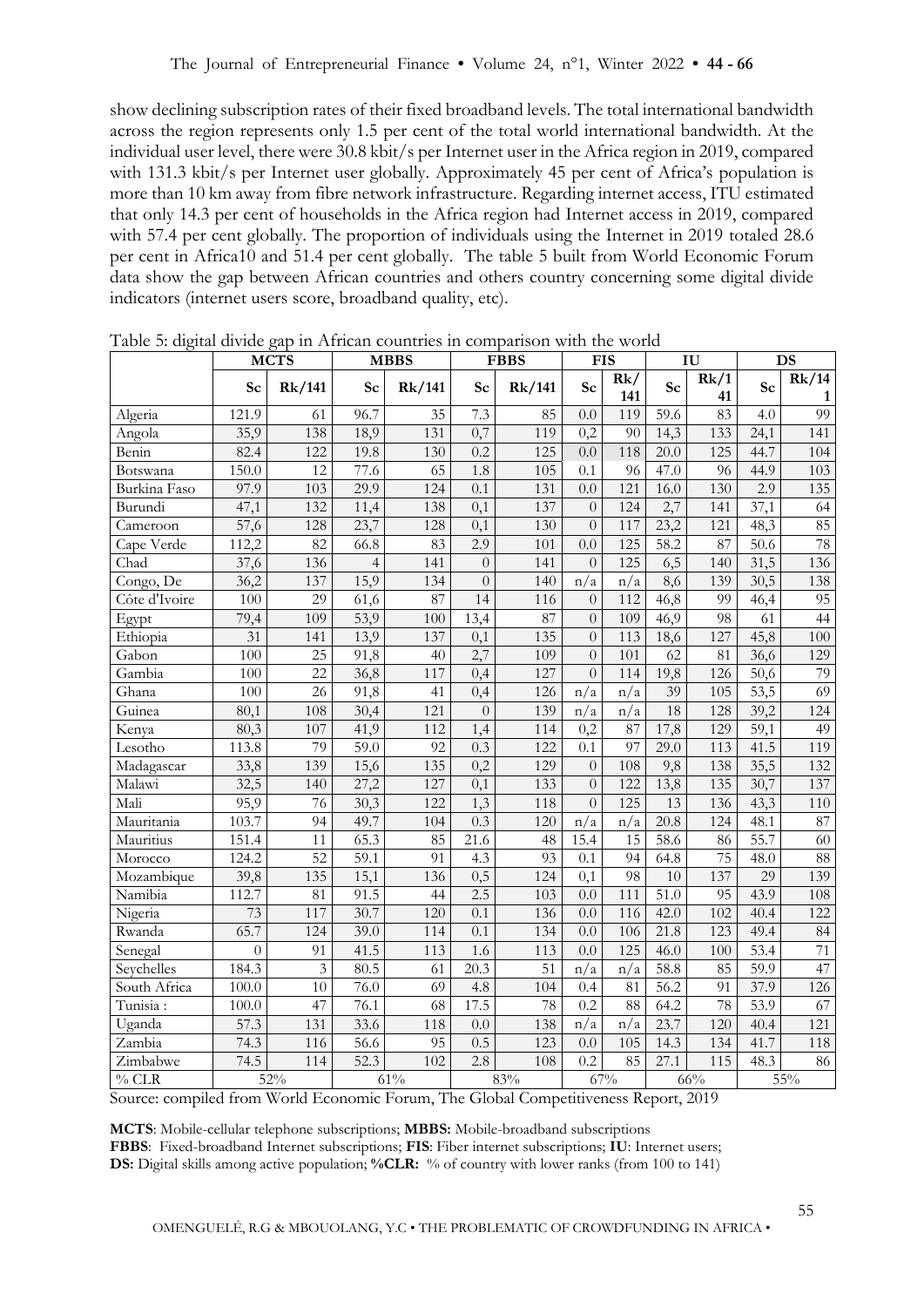Among the 141 countries of World Economic Forum survey, more than 50 % of African countries have a bad rank in term of digital diffusion/Adoption. In term of MCTS, more than 52% of African countries are among the bottom 41 countries in the world. When regarding the FBBS, the figures reveals that more than 83% of African countries are among the bottom 41 countries in the world. In term of MBBS, more than 52% of African countries are among the bottom 41 countries in the world. The same weak performance is observed when regarding the **FIS and IU for which** 67% and 66% respectively of African countries are among the bottom 41 countries in the world. Concerning digital skills, 55% of African countries are among the bottom 41 countries in the world. These statistics reveal the weak adoption of digital technologies in African.

#### ▪ **The lack of usage access and digital skills in Africa**

The digital divide approach based on inequalities in internet access has evolved into a divide that includes differences in skills to use the internet (Fuchs, 2009; Selwyn, 2004; Van Dijk, 2005). Several studies have demonstrated that once access to technology is equal, the differences in how effectively it is used relate to economic, cultural, and social variables (Jara et al., 2015). Digital skills research acknowledges that both basic skills necessary to use the internet and skills required to comprehend and use online content should be accounted for (Eshet-Alkalai & Amichai Hamburger, 2004; Gui & Argentin, 2011; Mossberger et al., 2003; Van Deursen et al., 2016). From this point of departure, several authors have suggested specific skills, mostly related to information searching. According to GSMA<sup>3</sup>, lack of infrastructure is not the main reason for the relatively low numbers of individuals using the Internet. The much bigger gap is associated with individuals living in areas covered by a mobile network, but not using the Internet. At the end of 2019, 272 million people were connected to the mobile Internet across sub-Saharan Africa, while 800 million were still offline, mainly because of the high cost of smartphones, relative to average income levels, and limited digital skills among rural and less literate populations. In addition, the lack of quality of access, which it has termed "meaningful connectivity", has been identified as one key reason why people are not using the Internet in Africa. A significant skills gap exists in Africa. Compared to others region, Sub-Saharan Africa registered lowest score in terms of skills in general and digital skills especially (Schwab, 2020). The gap is 30.3 compared to the Europe and North America score which is 74.3. As shown in table 6, the Sub-Saharan Africa scores concerning skills and ICT adoption are the lowest in the world.

| Regions                         | <b>ICT</b> adoption | <b>Skills</b> | Innovation capability |
|---------------------------------|---------------------|---------------|-----------------------|
| East Asia and the Pacific       | 70.3                | 67.3          | 54.0                  |
| Eurasia                         | 59.5                | 66.1          | 35.5                  |
| Europe and North America        | 70.4                | 74.6          | 58.1                  |
| Latin America and the Caribbean | 50.9                | 58.7          | 34.3                  |
| Middle East and North Africa    | 57.6                | 62.9          | 41.3                  |
| South Asia                      | 35.1                | 50.1          | 36.3                  |
| Sub-Saharan Africa              | 34.3                | 44.3          | 29.4                  |

Table 6: Regional score of Skills and ICT adoption

Source: World Economic Forum analysis, 2020

Contrarily to Europe and North America which have a high score in terms of innovation capability (58.1), Skills (74.6) and ICT adoption (70.4), Sub-Saharan Africa has the lowest score concerning innovation capability (29.4), Skills (44.3), and ICT adoption (34.3). These figures confirm the presence of important gap in ICT adoption between Africa and others regions due to skills in general and digital skills particularly.

<sup>3</sup>https://www.gsma.com/mobileeconomy/wpcontent/uploads/2020/09/GSMA\_MobileEconomy2020\_SSA\_Eng.p df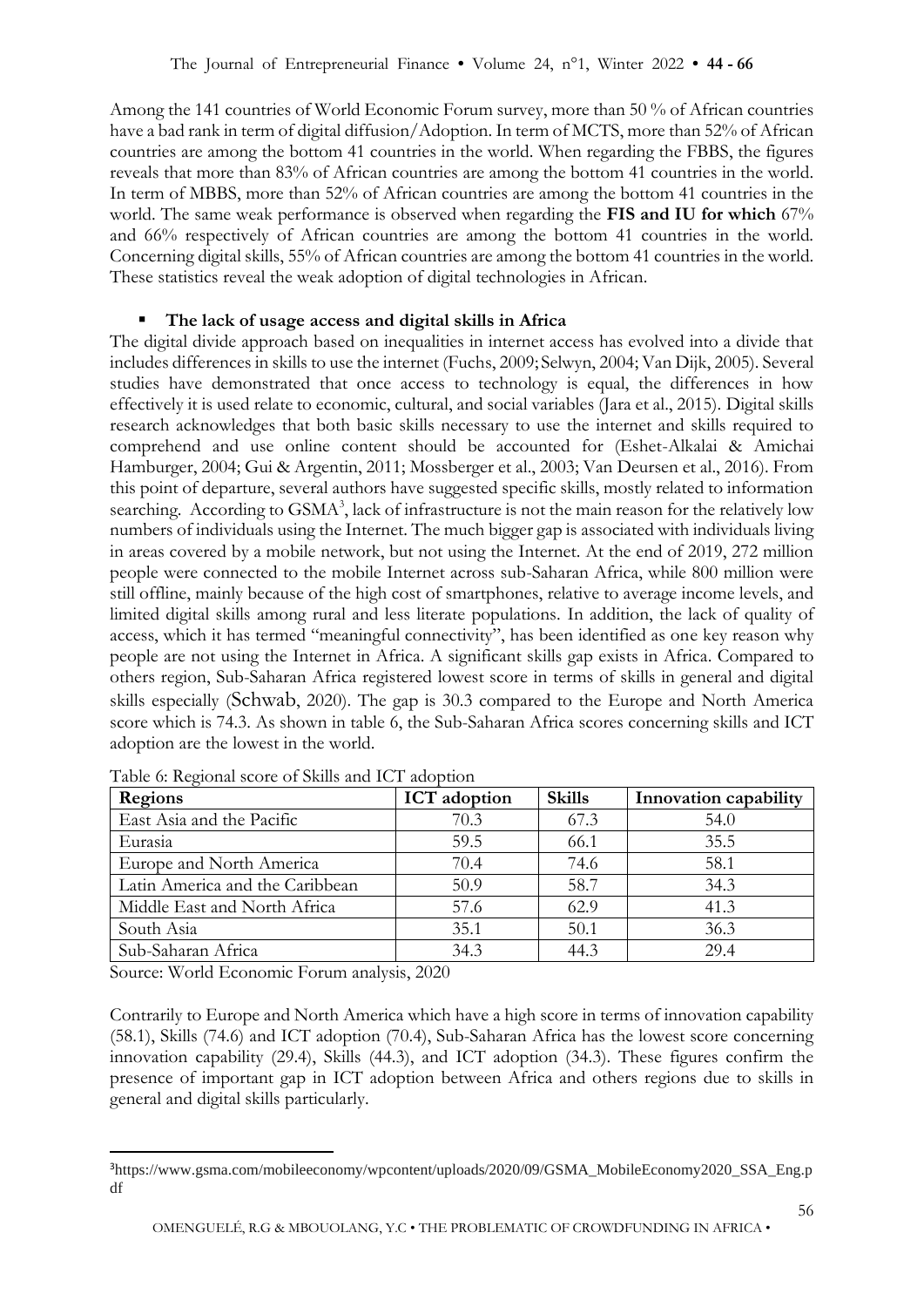#### **6. Conclusion**

Since 2007, crowdfunding platforms have abounded on the web and the phenomena is an actual topic of debate which crosses both the theoretical and the empirical fields. The questions take shape from the democratization of the Internet and are synthesized in particular around the place of the merchant on the web. They are now major players in the financing of SMEs and entrepreneurship. The CF knows strong growth and sign up in one wider movement of disintermediation of traditional actors.

Specifically, in Africa, the financing of small businesses and innovative projects faces limited access to bank credit, a modest size and liquidity of the stock markets and a low penetration rate of private equity. In this context, the success of crowdfunding and more generally of the collaborative economy testifies to the seizure of these potentialities by Internet users on the continent.

In this article, we have tried to describe and understand this new mode of financing. In addition, we were interested in showing that Africa, through its economic and socio-cultural realities, has an interest in participating in the development of Crowdfunding. However, Africa industry of crowdfunding remain at the bottom in regional classification. This study reveals digital divide as the main potentials inhibitors for the crowdfunding industry takeoff in Africa. Three main aspects of digital divide are preponderant: The lack of ''material access'', ''the lack of skill access'', ''The lack of usage access''. The lack of material access deal with high cost of access in Africa. ITU data show that telecommunication and ICT services are becoming more affordable and prices have generally followed a downward trend over the last four years across the world, including for mobilevoice, mobile-data and fixed-broadband services. At the regional level, Africa has the least affordable prices. In terms of affordability of fixed services, Africa is the region with the highest fixed-broadband basket prices compared with other regions. The lack of broadband access is a handicap for Africa crowdfunding, because more the broadband is good quality, more is the operational effectiveness of platform. Low bandwidth will prevent meaningful use of many applications, which in turn will have a negative impact on the development of a digital economy.

Issue from documentary and exploratory study, this work has many limitations. The way country protects the interest of investors (crowd), the perception of use of public funds in the country can shape the diffusion of crowdfunding in the country. The future research could take into account the institutional aspect in the region. The quality of institutions in the country headquartering the platform may play an important role in the crowdfunding diffusion in the country. As future avenue of research, we are considering to study empirically the drivers of crowdfunding dynamic of domestic platform using institutional theory perspective.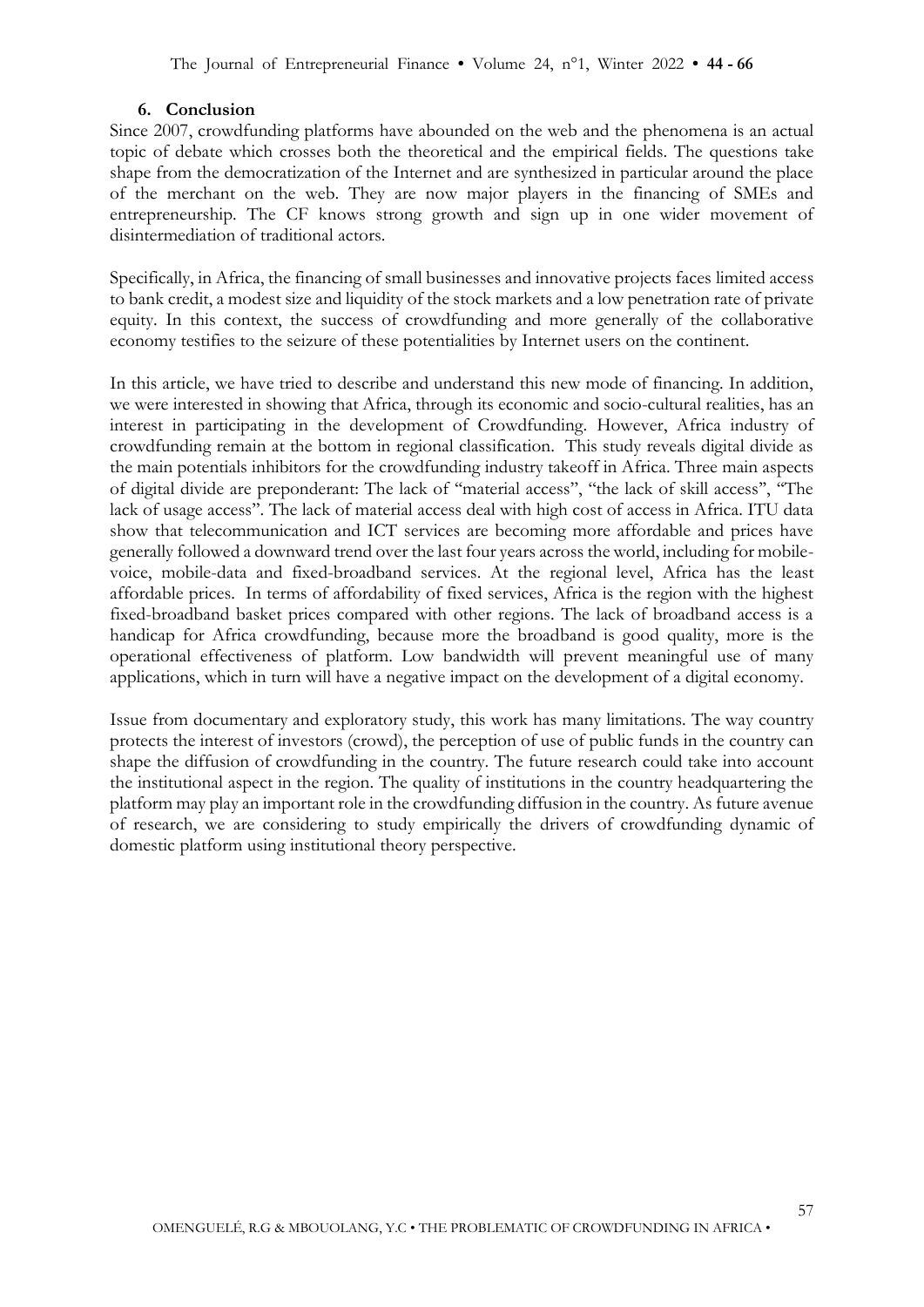The Journal of Entrepreneurial Finance **•** Volume 24, n°1, Winter 2022 **• 44 - 66**

#### **References**

- Adhikary, B. Kutsuna, K & Hoda, T. (2018). *Crowdfunding: lessons from japan's Approach*. singapore, springer
- Agénor, P. & Canuto O. (2014). Access to finance, product innovation & middle-income traps", *working paper 6767*.The World Bank Policy Research.
- Agrawal, A., Catalini, C. & Goldfarb, A. (2014) Some simple economics of crowdfunding. *Innovation Policy& the Economy 14(1): 63–97.*
- Ahlers, G.K.C., Cumming, D., Guenther, C. & Schweizer, D. (2015). Signaling in equity crowdfunding. *Entrepreneurship Theory & Practice*, 39(4), pp955-980.
- Assadi, D. (2018). Crowdfunding : vers de nouveaux paradigmes de l'innovation ? *Innovations*, 2018/2 (56) , pp5 -14
- Bechter, C., Jentzsch S. & Frey, M. (2011). From Wisdom of the Crowd to Crowdfunding". *Journal of Communication & Computer*, 8, pp. 951-957.
- Beck, T. & Demirgüç-Kunt, A. (2008). Access to finance: An unfinished agenda". *The World Bank Economic Review*, 22(3), pp. 383-396.
- Bekolo, E.B (1989). Le système des tontines: liquidités, intermédiation et comportement d'épargne », *Revue d'économie politique*, 99(4), pp 616-638
- Bekolo-Ebe, B. (1996). Contrats, agence et tontine : une application de la théorie des contrats à l'analyse des tontines camerounaises. *In Mondes en développement*, tome 24, pp. 29-37.
- Belleflamme, P., Lambert T. & Schwienbacher A. (2013). Individual Crowdfunding Practices. *Venture Capital,* 15(4),pp. 313-333.
- Belleflamme, P., Lambert, T. & Schwienbacher, A. (2014). Crowdfunding: Tapping the right crowd. *Journal of Business Venturing 29(5), pp585–609.*
- Belleflamme, P., Lambert, T. et Schwienbacher, A. (2010). Crowdfunding: An Industrial Organization Perspective. *Prepared for the workshop Digital Business Models: Underst&ing Strategies,* Paris, June 25–26.
- Berndt, A. (2016). Crowdfunding in the African Context: A New Way to Fund Ventures. In L. Achtenhagen & E. Brundin (Eds.), *Entrepreneurship & SME* Management Across Africa: Context, Challenges, Cases*. Singapore: Springer Singapore.*
- Bessière V. et Stéphany E. (2017). *Le crowdfunding : fondements et pratiques*. 2<sup>ème</sup> édition, De Boeck, Bruxelles, 176 p.
- Bessière, V. et Stéphany E. (2014). Le financement par crowdfunding : quelles spécificités pour l'évaluation des entreprises ? *Revue française de gestion*, 242, pp. 149-161.
- Bouaiss, K. et Maque I. (2016). Le crowdfunding et les jeunes Vers une connaissance de la « jeune foule ». *Revue française de gestion*, 259, pp. 33-49.
- [Boum & al., 2016 \(2016\). Crowdfunding in Africa, Fundraising goes Digital in Africa: The](https://afrikstart.com/report)  [emergence of Africa-Based Crowdfunding Platforms. https://afrikstart.com/report,](https://afrikstart.com/report)
- [Boum, E., \(2016\). Crowdfunding in Africa: Fundraising Goes Digital in Africa](http://afrikstart.com/report/wp-content/uploads/2016/09/Afrikstart-Crowdfunding-InAfrica-Report.pdf) –The Emergence [of Africa-Based Crowdfunding Platforms. Retrieved April 27, 2017, from](http://afrikstart.com/report/wp-content/uploads/2016/09/Afrikstart-Crowdfunding-InAfrica-Report.pdf)  [http://afrikstart.com/report/wp-content/uploads/2016/09/Afrikstart-](http://afrikstart.com/report/wp-content/uploads/2016/09/Afrikstart-Crowdfunding-InAfrica-Report.pdf)[Crowdfunding-InAfrica-Report.pdf](http://afrikstart.com/report/wp-content/uploads/2016/09/Afrikstart-Crowdfunding-InAfrica-Report.pdf)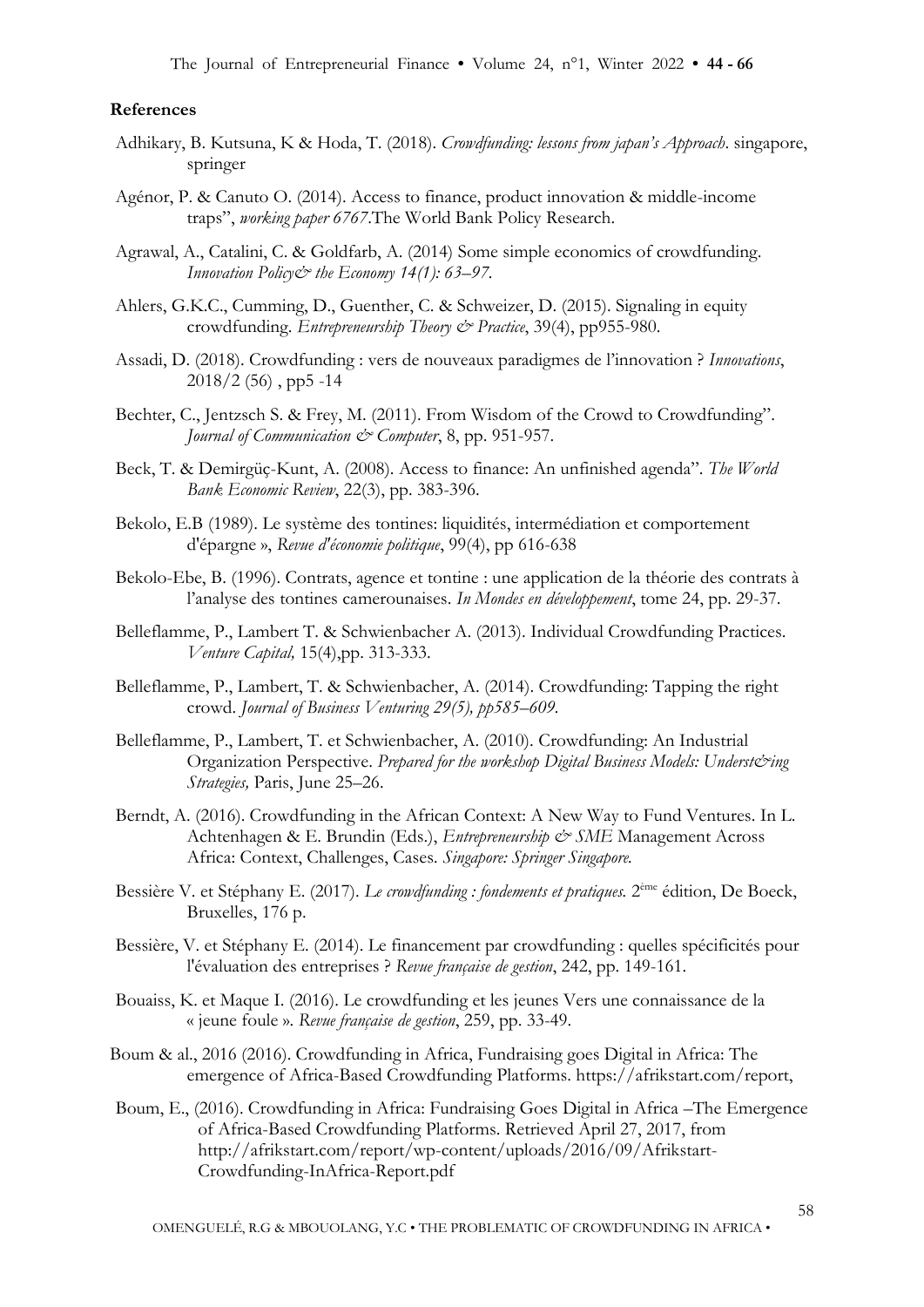The Journal of Entrepreneurial Finance **•** Volume 24, n°1, Winter 2022 **• 44 - 66**

Brabham D. (2013). *Crowdsourcing*, MIT Press, Cambridge, Mass., USA.

- Brancati E. (2015). Innovation Financing & the Role of Relationship Lending for SMEs. *Small Business Economics*, 44, pp. 449-473.
- Brotcorne P., Damhuis L., Laurent, V., Valenduc G. et Vendramin P. (2010). *Diversité et vulnérabilité dans les usages des TIC. La fracture numérique au second degré* (Série Société et avenir), Academia press : Gent
- Bruton, G., Khavul S., Siegel D. & Wright M. (2015), "New Financial Alternatives in Seeding Entrepreneurship: Microfinance, Crowdfunding & Peer-To-Peer Innovations", *Entrepreneurship Theory & Practice*, 39(1), pp. 9-26.
- Bruyat, C. (1993). *Création d'entreprise : contributions épistémologiques et modélisation*. Thèse pour le Doctorat de Sciences de Gestion, Grenoble. 433p
- Cantillon, R. (1755). *Essay on the Nature of Trade in General*. Translated by H. Higgs. New York: AM Kelley.
- Carpenter, R.E. & Petersen, B.C. (2002). Is the growth of small firms constrained by internal finance? Review of Economics & Statistics, 84(2), pp298–309.
- Castells, M., (2002). *The Internet Galaxy*. Oxford University Press, Oxford
- [Castrataro, D. \(2012\). Crowdfunding Platforms: To Each Their Own. Twintangibles. Accessed,.](http://twintangibles.co.uk/crowdfunding-platforms-to-each-their-own/)  [http://twintangibles.co.uk/crowdfunding-platforms-to-each-their-own](http://twintangibles.co.uk/crowdfunding-platforms-to-each-their-own/)
- Chao, E.J., Serwaah, P., Baah-Peprah, P., Shneor, R., (2020). Crowdfunding in Africa: Opportunities & Challenges. In: Shneor R., Zhao L., Flåten BT. (eds) Advances in Crowdfunding. Palgrave Macmillan, Cham. https://doi.org/10.1007/978-3-030- 46309-0\_14
- Cholakova, M., & B. Clarysse. 2015. Does the Possibility to Make Equity Investments in Crowdfunding Projects Crowd out Reward-based Investments? *Entrepreneurship Theory & Practice* 39 (1): 145–172.10.1111/etap.2015.39.issue-1
- Cholakova, M., Clarysse, B.(2015). Does the possibility to make equity investments in crowdfunding projects crowd out reward based investments? *Entrepreneurship, theory & practice*, 6(3), pp33-48
- Chua, R.Y.J, Roth, Y. & Lemoine, J.-F. (2015). The impact of Culture on Creativity: How Cultural Tightness & Cultural Distance Affect Global Innovation Crowdsourcing Work. *Administrative Science Quarterly*, 60(2), pp. 189-227.
- [Coetzee, J. \(2013\). Africa's Crowdfunding Context: Starting up Start](https://ventureburn/)-ups the African Way. Retrieved April 23, [2019, from https://ventureburn. com/2013/07/africas](https://ventureburn/)[crowdfunding-context-starting-up-startups-theafrican-way/.](https://ventureburn/)
- Cosh, A., Cumming, D. & Hughes, A. (2009). Outside entrepreneurial capital. *Economic Journal*  119(540), pp1494–1533
- Cressy, R. (2002). Introduction: funding gaps: a symposium. *Economic Journal* 112(477): F1–F16
- Danejo, D. (2015). Crowdfunding : La nouvelle mine d'or du Web 2.0 en Afrique. http://www.dorotheedanedjo.com/2015/01/12/crowdfunding-la-nouvelle-minedor-du-web-2-0-en-afrique/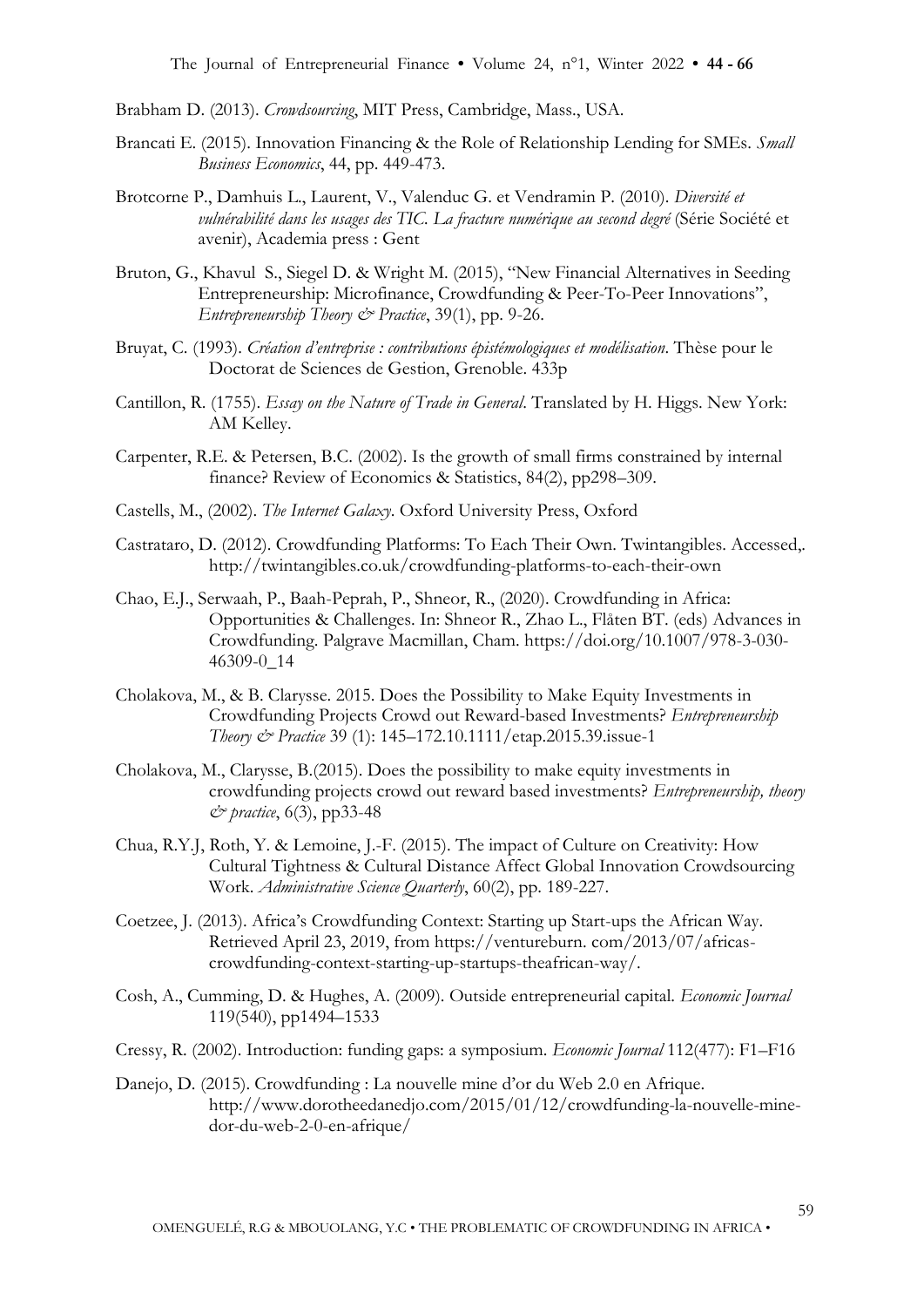- Demiray, M., & Burnaz, S.(2019). Positioning of crowdfunding platforms: turkey as an emerging market case. *journal of management, logistics*  $\dot{\mathcal{C}}$  *transport*, 6(2), pp84-94.
- DESA (Department of Economic and Social Affairs of the United Nations Secretariat)/UN (2017). World Population Prospects The 2017 Revision :Key Findings & Advance Tables. ESA/P/WP/248, retrivied from https://esa.un.org/unpd/wpp/Publications/Files/WPP2017\_KeyFindings.pdf
- Di Pietro, F., Prencipe, A. & Majchrzak, A. (2018) Crowd equity investors: an underutilized asset for open innovation in startups. *California Management Review* 60(2), pp 43–70.
- Dushnitsky, G., Guerini, M., Piva, E., Rossi-Lamastra, C., (2016). Crowdfunding in Europe: Determinants of Platform Creation across Countries. *California Management Review*, 58 (2), pp44–71. doi:10.1525/cmr.2016.58.2.44
- Eshet-Alkalai, Y. E., & Amichai-Hamburger, Y. (2004). Experiments in digital literacy. *CyberPsychology & Behavior*, 7(4), pp421–429. https://doi.org/10.1089/cpb.2004.7.421
- [Freedman, D. M., & M. R. Nutting. \(2015\). A Brief History of Crowdfunding including](http://www.freedman-chicago.com/ec4i/History-of-Crowdfunding.pdf)  [Rewards. Donation, Debt, & Equity Platforms in the USA 1](http://www.freedman-chicago.com/ec4i/History-of-Crowdfunding.pdf)–10. <http://www.freedman-chicago.com/ec4i/History-of-Crowdfunding.pdf>
- Freedman, D., et Nutting, M. (2015). *A Brief History of Crowdfunding. Including Rewards, Donation, Debt, & Equity Platforms in the USA*. Avalable at http://www.freedmanchicago.com/ec4i/chapter-summaries.pdf.
- Fuchs, C. (2009). The role of income inequality in a multivariate cross-national analysis of the digital divide. *Social Science Computer Review*, *27*(1), 41–58. https://doi.org/10.1177/0894439308321628
- Gartner, W.B., (1988). Who is an Entrepreneur? Is the Wrong Question. *American Journal of Small Business*, 12(4), pp11-32.
- Germon, R., Maalaoui, A. (2014). Le crowdfunding, une nouvelle voie de financement pour les PME. in Lecointre G (Dir), *Le Grand livre de l'économie PME* 2015, GUALINO, pp795-806
- Germon, R., Maalaoui, A. (2014). Le crowdfunding, une nouvelle voie de financement pour les PME », *le grand livre de l 'économie PME*, pp795-806
- Gobble, M. MA (2012). Everyone Is a Venture Capitalist: The New Age of Crowdfunding. *Research Technology Management*, 55(4), pp. 4-7
- Gompers, P.A. & Lerner, J. (2004), *The Venture Capital Cycle,* MIT Press, Cambridge & London
- Gras, D., Nason,R.S., Lerman, M. & Stellini, M. (2017): Going offline: broadening crowdfunding research beyond the online context, *Venture Capital*, DOI: 10.1080/13691066.2017.1302061
- Guesmi S., Delfosse J., Lemoine L. et Oliveri N. (2016). Crowdfunding et préservation du patrimoine culturel. *Revue française de gestion*, 258, pp. 89-103.
- Gui, M., & Argentin, G. (2011). Digital skills of Internet natives: Different forms of digital literacy in a r&om sample of northern Italian high school students. *New Media*  $\phi^*$ *Society*, *13*(6), 963–980. https://doi.org/10.1177/1461444810389751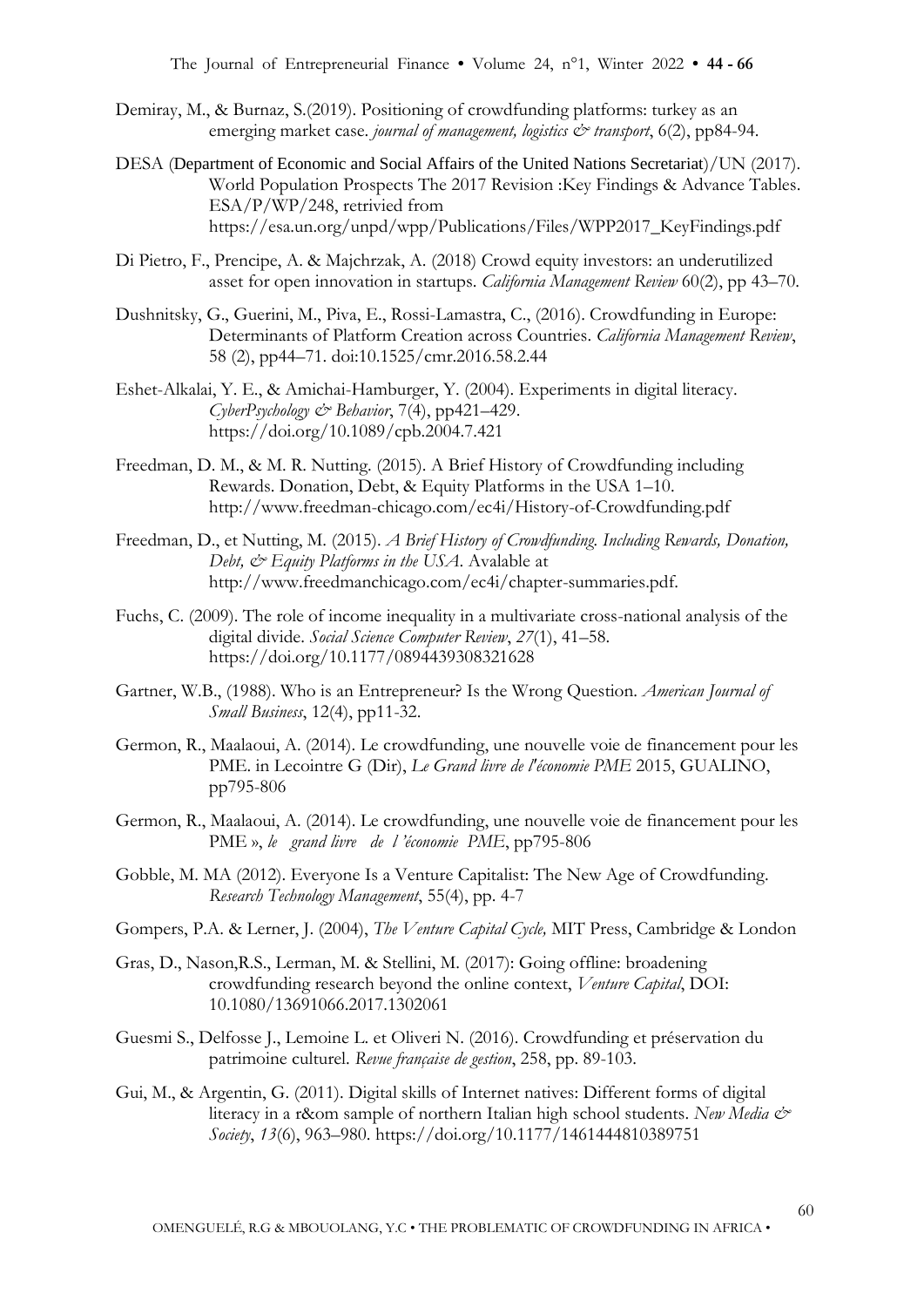- Hargittai, E. (2003). The Digital Divide & What to Do About It. in San Diego J. (ed.), *New Economy H&book*, D.C.: Academic Press.
- Hemer, J. (2011). A snapshot on Crowdfunding. *Working Papers Firms & Region, No. R2/2011*. Karlsruhe: Fraunhofer Institute for Systems & Innovation Research ISI.
- Hemer, J. (2011). A Snapshot on Crowdfunding. Working Papers *Firms & Region*. 10.1787/20737009
- Hervé, F., et Schwienbacher, A. (2018). Crowdfunding & Innovation. Journal of Economic Surveys, 32(5), 1514-1530
- Howe J. (2006). The Rise of Crowdsourcing. *Wired Magazine*, juin.
- InfoDev (2013). *Crowdfunding Potential for The Developing World.*  https:www.infodev.org/crowdfunding
- IUT (2021), *Information*  $\mathfrak{S}$  communication technology trends  $\mathfrak{S}$  developments in the Africa region 2017-*2020,* ITU Publications
- James, B. (2014). The State of the Crowdfunding Nation: 2014 Q2 (APR-JUN). available at: http://thecrowdfundingcenter.com/?page=report (accessed February 2015).
- Jara, I., Claro, M., Hinostroza, J. E., San Martín, E., Rodríguez, P., Cabello, T., Ibieta, A., & Labbé, C. (2015). Understanding factors related to Chilean students' digital skills: A mixed methods analysis. *Computers & Education*, 88, pp387–398. https:// doi.org/10.1016/j.compedu.2015.07.016
- Kappel, T. (2008). Ex Ante Crowdfunding & the Recording Industry: A Model for the US." *Loyola of Los Angeles Entertainment Law Review* 29: 375–385.
- Kling, R. (1998). Technological & Social Access on Computing, Information & Communication Technologies, White Paper for Presidential Advisory Committee on High Performance Computing & Communications, Information Technology, & the Next Generation Internet.
- Kortum, S. & Lerner, J. (2000). Assessing The Contribution Of Venture Capital To Innovation. *Journal of Economics*, 31(4), pp. 674-692.
- Lambert, T., & Schwienbacher A. 2010. An Empirical Analysis of Crowdfunding. Available at SSRN: http://ssrn.com/abstract=1578175
- Lebraty, J.-F. et Lobre-Lebraty K. (2013). *Crowdsourcing – One Step Beyond*, ISTE Ltd & John Wiley & Sons Inc., Londres, 144 p.
- Maalaoui, A. et Conreaux, P. (2014). *Le Crowdfunding. Les clés du financement participatif*, Ellipses, Paris, 192 p.
- Massolution (2012). *Crowdfunding industry report—market trends, composition & crowdfunding platforms*. http://www.crowdsourcing.org/document/crowdfunding-industryreportabridged-version-market-trends-composition-& crowdfundingplatforms/14277
- Mohapatra, S., & Dilip, R. (2011). Migrant Remittances in Africa: An Overview. In S. Mohapatra & R. Dilip (Eds.), *Remittance Markets in Africa*. Washington, DC: The World Bank.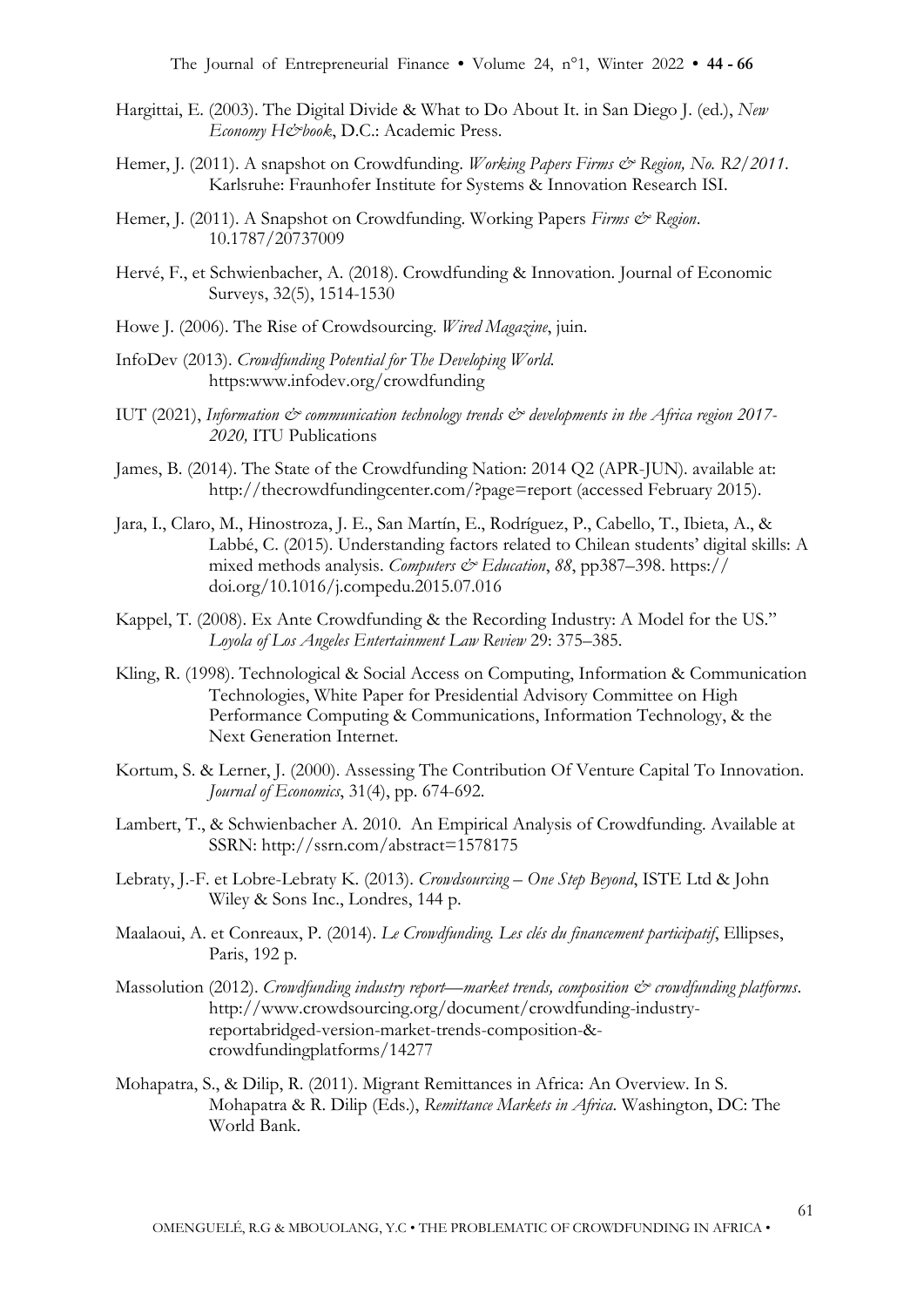- Mollick, E. (2014). The Dynamics Of Crowdfunding: An Exploratory Study. *Journal of Business Venturing*, 29(1), pp. 1-16.
- Mossberger, K., Tolbert, C. J., & Stansbury, M. (2003). *Virtual inequality: Beyond the digital divide*. Washington, DC: Georgetown University Press.
- Moussavou, J. (2017). Asymétries d'information et crowdfunding. Le cas du financement de projets entrepreneuriaux. *Revue française de gestion*, 268, pp 61-76.
- Nene, O.D.K.,Tahirou, S., Massing, F.P., et Liboudou, L.(2014). Les Déterminants de l'Entrepreneuriat des Jeunes en Afrique de l'Ouest : Le Cas de la Mauritanie et du Sénégal, *Rapport de Recherche du FR-CIEA N*° 81/14
- Nguebou, T.J. et Fabre-Magnan, M. (2011). La tontine : une leçon africaine de solidarité. Nantes, 29 et 30 novembre, *Colloque international « Les Sciences de l'Homme en Afrique.*
- Norris, P., (2001). *Digital Divide. Civic Engagement, Information Poverty,*  $\mathcal{Q}^*$  *the Internet Worldwide.* Cambridge University Press, New York.
- OIF (2015). Promouvoir l'entrepreneuriat chez les femmes et les jeunes. https://www.francophonie.org/IMG/pdf/depliant-prog-entreprenariat-femmesjeunes.pdf
- Onnée S. et Renault S. (2014). Crowdfunding : vers une compréhension du rôle joué par la foule. Revue Management & Avenir, 74, pp. 117-133.
- Oruezabala, G., & Peter, S. G. (2016). Equity Crowdfunding in Africa: How Can Investment Micro-Behaviors Make the Crowdfunding Macro-System Work? In J. Méric, I. Maque, & J. Brabet (Eds.), *International Perspectives on Crowdfunding*. Emerald Group Publishing Limited.
- Oumou, N., Deffa, K. et Tahirou, S., Pauligard, F., Ntep M. et Liboudou, L. (2014). Les Déterminants de l'Entrepreneuriat des Jeunes en Afrique de l'Ouest : Le Cas de la Mauritanie et du Sénégal. *Rapport de Recherche du FR-CIEA N° 81/14*
- Powers, T. (2012). SEC regulation of crowdfunding intermediaries under Title III of JOBS Act. *Banking & Financial Services Policy Report*, 10(31), pp1-7.
- Ramsey, Y. (2012). What The Heck If Crowdfunding? *Business People*, 54-57.
- Rogers, E.M (2003). *Diffusion of innovation*. 5th Edition, Free Press, 512 p.
- Rogers, E.M. (1983). *Diffusion of Innovations.* (3eéd.), New York, The Free Press.
- Rogers, E.M. (1995).*Diffusion of innovations*. 4ème édition. New York, Free Press
- Schumpeter, J. A. (1934). *The Theory Of Economic Development*. Cambridge, Mass.: Harvard University Press; a Cambridge, Mass.Harvard Economic Studies, vol. 46
- Schwab, K. (2020). *The Global Competitiveness Report 2019*. World Economic Forum
- Schwienbacher, A. et Larralde, B. (2012). Crowdfunding Of Small Entrepreneurial Ventures. in Cumming D. (dir.), *The Oxford H&book of Entrepreneurial Finance*, Oxford University Press, New York, p. 369-391.
- Selwyn, N. (2004). Reconsidering political & popular understandings of the digital divide. New Media & Society, 6 (3), pp341–362.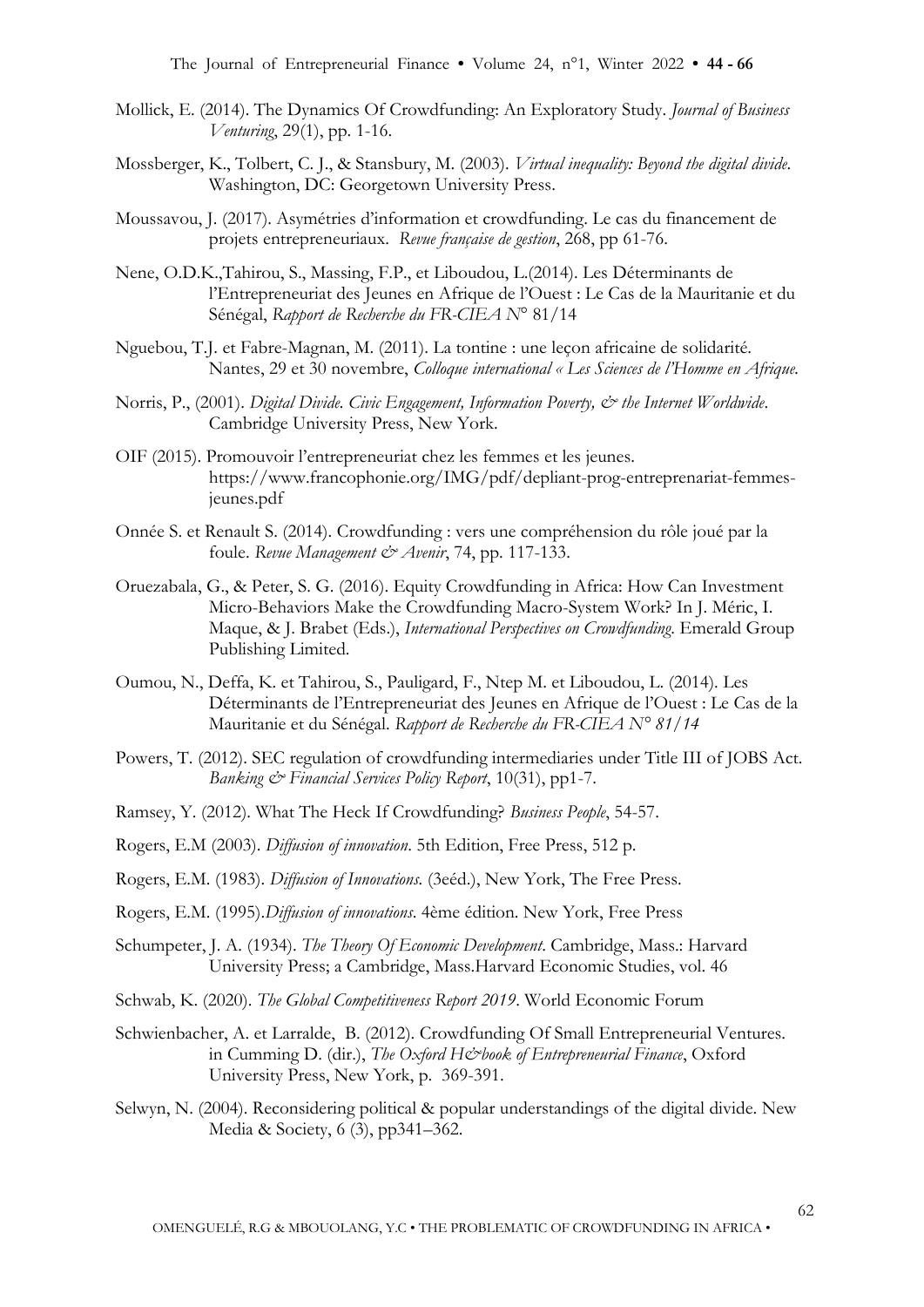- Short, J.C., Ketchen, D.J., McKenny, A.F., Allison, T.H. & Irel&, R.D. (2017). Research on crowdfunding: reviewing the (very recent) past & celebrating the present. *Entrepreneurship Theory & Practice*, 41(2): 149–160.
- Stanko, M.A. & Henard, D.H. (2017). Toward a better understanding of crowdfunding, openness & the consequences for innovation. *Research Policy* 46(4): 784–798
- Tolbert, P. S., & Zucker, L. G. (1983). Institutional Sources of Change in the Formal Structure of Organizations: The Diffusion of Civil Service Reform, 1880-1935. *Administrative Science Quarterly*, *28*(1), 22–39. https://doi.org/10.2307/2392383
- Valanciene, L. &. Jegeleviciute, S. (2013). Valuation of crowdfunding: benefits & :drawbacks. *Economics & management*, 18(1), pp39-48.
- Van de Ven, A.M. Ganco & Hinings, C.R. (2013). Returning to the Frontier of Contingency Theory of Organizational & Institutional Design. *Annals of the Academy of Management*, 5, pp393-440.
- Van Deursen, A. J. A. M., Helsper, E. J., & Eynon, R. (2016). Development & validation of the Internet Skills Scale (ISS). Information, Communication & Society, 19(6), 804–823. https:// doi.org/10.1080/1369118X.2015.1078834
- Van Dijk, J. (2006). *The Network Society. Social Aspects of New Media*. second ed. SAGE, London.
- Van Dijk, J., (2005). *The Deepening Divide. Inequality in the Information Society*. SAGE, London.
- Van Dijk, J., Hacker, K., (2003). The digital divide as a complex, dynamic phenomenon. *The Information Society* 19 (4), pp315 -326
- Wilson, E.J., (2006). *The Information Revolution & Developing Countries*. MIT Press, Cambridge, MA
- Wolf, C. (2017). From Harambee to Modern Crowdfunding: The Opportunities & Challenges in Sub-Saharan Africa. In D. T. Redford (Ed.), *Developing Africa's Financial Services: The Importance of High-Impact Entrepreneurship*. Bingley, UK: Emerald Publishing Ltd..
- World bank (2014). *L'emploi des jeunes en Afrique subsaharienne*. [http://documents.banquemondiale.org/curated/fr/590391468203358555/pdf/84](http://documents.banquemondiale.org/curated/fr/590391468203358555/pdf/840830v20FRENC0A0Full0Report0French.pdf) [0830v20FRENC0A0Full0Report0French.pdf](http://documents.banquemondiale.org/curated/fr/590391468203358555/pdf/840830v20FRENC0A0Full0Report0French.pdf)
- Youssef, A.B. (2004). Les quatre dimensions de la fracture numérique. *Réseaux, La Découverte*, , 2004/5 (127-128), pp.181-209. 10.3917/res.127.0181. halshs-00937293
- Ziegler, A., Shneor, R., Wenzlaff, K., Suresh, K., & al. (2021). *The 2nd Global Alternative Finance Market Benchmarking Report*. Cambridge Center for Alternative Finance, 197p
- Ziegler, T., Suresh, K., Garvey, K., et al. (2018). *The 2nd Annual Middle East & Africa Alternative Finance Industry Report*. Cambridge: Cambridge Center for Alternative Finance.
- Ziegler, T., Suresh, K., Garvey, K., et al. (2020). *The Global Alternative Finance Market*  Benchmarking Report: Trends, Opportunities & Challenges for Lending, Equity, & Non-*Investment Alternative Finance Models*. Cambridge: Cambridge Center for Alternative Finance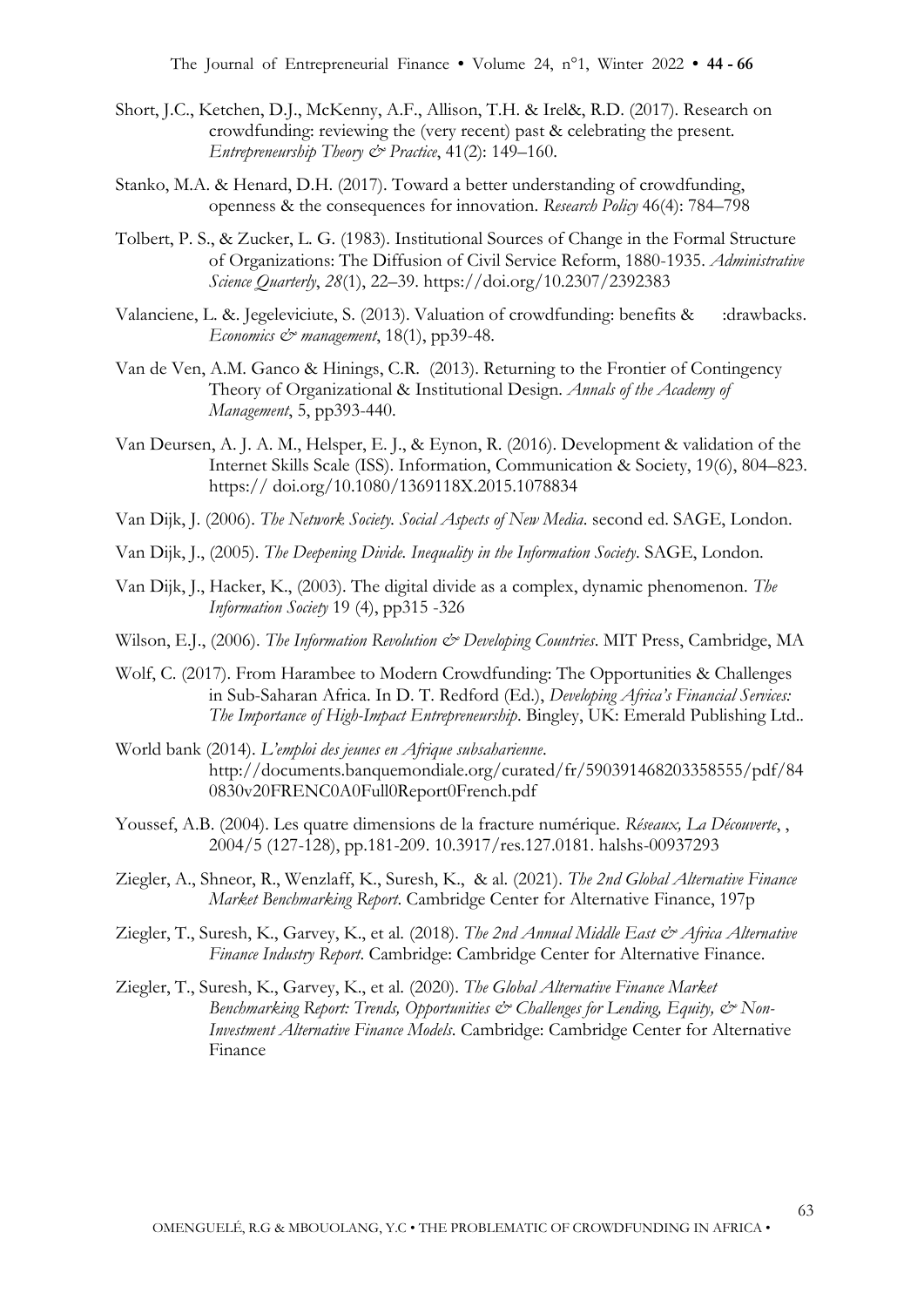|                           | Crowdfunding Platforms launched in Africa as of 20/11/2017 |             |                        |                     |                                |  |  |  |  |
|---------------------------|------------------------------------------------------------|-------------|------------------------|---------------------|--------------------------------|--|--|--|--|
| $\mathbf{N}^{\mathsf{o}}$ | Pays                                                       | <b>Nber</b> | Dénomination           | Year of<br>création | Web site                       |  |  |  |  |
|                           |                                                            |             | Fundfind               | 2013                | www.fundfind.co.za             |  |  |  |  |
|                           |                                                            |             | StartMe                | 2012                | www.startme.co.za              |  |  |  |  |
|                           |                                                            |             | Thundafund             | 2011                | www.thundafund.com             |  |  |  |  |
|                           |                                                            |             | Angel Investment       | 2011                | www.angelinvestmentnetwork.com |  |  |  |  |
|                           |                                                            |             | investmentNetwork      | 2011                | www.investmentnetwork.com      |  |  |  |  |
|                           |                                                            |             | ChangelivesNow         | 2016                | www.changelivesnow.co.za       |  |  |  |  |
|                           |                                                            |             | Different.org          | 2014                | https://different.org/         |  |  |  |  |
|                           |                                                            |             | Jumpstarter            | 2013                | www.jumpstarfund.com           |  |  |  |  |
| 1                         | South Africa                                               | 21          | Backabuddy             | 2015                | www.backabuddy.co.za           |  |  |  |  |
|                           |                                                            |             | Crowdinvest            | 2012                | www.crowdinvest.co.za          |  |  |  |  |
|                           |                                                            |             | Patreon                | 2013                | www.pantreon.com               |  |  |  |  |
|                           |                                                            |             | Sun Exchange           | 2015                | https://thesunexchange.com     |  |  |  |  |
|                           |                                                            |             | CitySoirée             | 2013                | www.citysoiree.co.za           |  |  |  |  |
|                           |                                                            |             | Reality Africa         | 2015                | www.realtyafrica.com           |  |  |  |  |
|                           |                                                            |             | Realityy Wealth        | 2014                | www.realitywealth.com          |  |  |  |  |
|                           |                                                            |             | CandyStick             | 2015                | https://candystick.co.za       |  |  |  |  |
|                           |                                                            |             | <b>Ubuntu Finance</b>  | 2015                | www.moneyweb.co.za             |  |  |  |  |
|                           |                                                            |             |                        |                     |                                |  |  |  |  |
| $\overline{c}$            | Algéria                                                    | 02          | Chriky                 | 2015                | www.chriky.com                 |  |  |  |  |
|                           |                                                            |             | Tziiza                 | 2013                | www.tziiza.com                 |  |  |  |  |
| $\mathfrak{Z}$            | Angola                                                     | 02          | Techinafrica.wpstarter | 2017                | Techinafrica.wpstarter.agency  |  |  |  |  |
|                           |                                                            |             | Deya                   | 2017                | www.devamais.com               |  |  |  |  |
| $\overline{4}$            | Bénin                                                      | 02          | MasterCorp             | 2016                | www.e.mastercorp.net           |  |  |  |  |
|                           |                                                            |             | Tho-Kpohon             | 2014                | www.aced-benin.org             |  |  |  |  |
| 5                         | Botswana                                                   | 01          | Popagano Crowdfunding  | 2017                | En cours de construction       |  |  |  |  |
| 6                         | Burkina Faso                                               | 00          |                        |                     |                                |  |  |  |  |
| 7                         | Burundi                                                    | $00\,$      |                        |                     |                                |  |  |  |  |
| 8                         | Cameroun                                                   | 02          | Guanxi Investmemt;     | 2017                | www.guanxi-invest.com          |  |  |  |  |
|                           |                                                            |             | Africun                | 2016                | www.africunplateforme.one      |  |  |  |  |
| 9                         | Cap-Verdes                                                 | $00\,$      |                        |                     |                                |  |  |  |  |
| 10                        | Comores                                                    | 00          |                        |                     |                                |  |  |  |  |
| 11                        | Congo                                                      | 00          |                        |                     |                                |  |  |  |  |
|                           |                                                            |             | Orange collecte        | 2015                | collecte.orange.com            |  |  |  |  |
| 12                        | <b>Ivory Coast</b>                                         | 03          | coproprio              | 2014                | www.coproprio.com              |  |  |  |  |
|                           |                                                            |             | Invest ivoir           | 2014                | ivoirinvestweebly.com          |  |  |  |  |
| 13                        | Djibouti                                                   | $00\,$      |                        |                     |                                |  |  |  |  |
|                           |                                                            |             | Zoomaal                | 2013                | www.zoomaal.com                |  |  |  |  |
|                           |                                                            |             | Shekra                 | 2013                | www.shekra.com                 |  |  |  |  |
| 14                        | Egypt                                                      | 06          | Yomken                 | 2012                | www.yomeken.com                |  |  |  |  |
|                           |                                                            |             | Aflamnah               | 2012                | www.aflamnah.com               |  |  |  |  |
|                           |                                                            |             | Aqarfunder             | 2015                | www.aqarfunder.com             |  |  |  |  |
|                           |                                                            |             | Tennra                 | 2015                | www.tennra.com                 |  |  |  |  |
| 15                        | Eretria                                                    | $00\,$      |                        |                     |                                |  |  |  |  |
| 16                        | Ethiopia                                                   | $00\,$      |                        |                     |                                |  |  |  |  |
| 17                        | Gabon                                                      | 01          | G-starter              | 2017                | g.starter.com                  |  |  |  |  |
| 18                        | Gambia                                                     | $00\,$      |                        |                     |                                |  |  |  |  |
| 19                        | Ghana                                                      | 02          | FarmableMe             | 2013                | www.farmable.me                |  |  |  |  |
|                           |                                                            |             | SliceBiz               | 2014                | www.slicebiz.com               |  |  |  |  |
| 20                        | Guinea                                                     | $00\,$      |                        |                     |                                |  |  |  |  |
| 21                        | Equto. Guinea                                              | $00\,$      |                        |                     |                                |  |  |  |  |

**Appendix 1:** portal of domestic African crowdfunding platform operating in 2017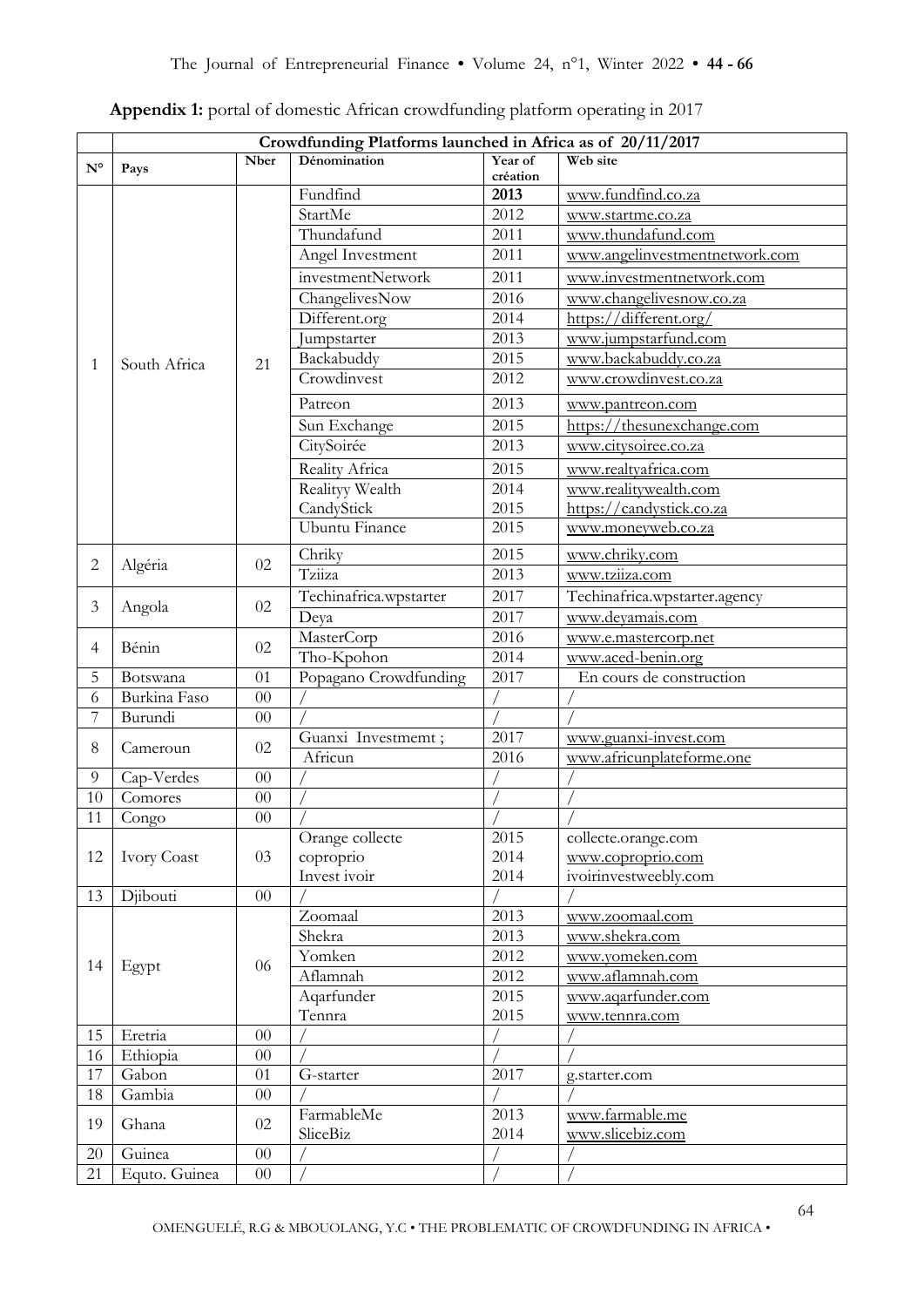| 22 | Guinea-Bissau   | 00     |                         |      |                             |
|----|-----------------|--------|-------------------------|------|-----------------------------|
| 23 | Lybia           | $00\,$ |                         |      |                             |
|    |                 |        | M-chamga                | 2012 | Changa.co.ke                |
| 24 | Kenya           | 02     | Babandu                 | 2013 | www.babandu.com             |
| 25 | Lesotho         | 00     |                         |      |                             |
| 26 | Liberia         | $00\,$ |                         |      |                             |
|    |                 |        | Kapital plus plus       | 2016 | www.kapital plusplus.com    |
| 27 | Madagascar      | 02     | Fanjava                 | 2016 | www.fanjava.com             |
| 28 | Malawi          | 00     |                         |      |                             |
| 39 | Mali            | 01     | BabyloanMali            | 2017 | www.babyloan.org            |
|    |                 |        | Afineety                | 2013 | www.afineety.com            |
|    |                 |        | Smala & Co              | 2014 | www.smalaandco.com          |
| 30 | Morocco         | 05     | Cotizi                  | 2011 |                             |
|    |                 |        |                         |      | www.cotizi.com              |
|    |                 |        | Atadamone               | 2014 | www.lesco.ma                |
| 31 | Mauritius       | 01     | Small step Matters      | 2017 | www.smallstepmater.org      |
| 32 | Mauritania      | $00\,$ |                         |      |                             |
| 33 | Mozambique      | $00\,$ |                         |      |                             |
| 34 | Namibia         | 02     | <b>Investor Network</b> | 2015 | Investornetwork.com         |
|    |                 |        | Namstarter              | 2017 | Namstarter.rlabsnamibia.org |
| 35 | Niger           | $00\,$ |                         |      |                             |
|    |                 |        | Imeela                  | 2016 | www.imeela.com              |
|    |                 |        | Donate-ng               | 2016 | www.donate-ng.com           |
|    |                 |        | Malaik                  | 2015 | www.malaik.com              |
|    |                 |        | ScholarX                | 2017 | www.scholax.com             |
|    |                 |        | FundaSolva              | 2014 | www.fundo.solva.com.ng      |
|    |                 |        | 234Give                 | 2012 | www.234give.com             |
|    |                 |        | Casagrupo               | 2013 | www.casagrupo.com           |
| 36 | Nigeria         | 15     | Naturfund               | 2015 | www.naturfund.com           |
|    |                 |        | Farmcrowdy              | 2017 | www.greentecthcapital.com   |
|    |                 |        | Funmilowo               | 2015 | www.funmilowo.com           |
|    |                 |        | StartCrunch             | 2014 | www.startcrunch.com         |
|    |                 |        | NaijaFund               | 2013 | www.naijafund.com           |
|    |                 |        | Helpfundng              | 2016 | www.helfundng.com           |
|    |                 |        | FinoFund                | 2015 | www.finofund.com            |
|    |                 |        | pitchoffice             | 2013 | www.pitchoffice.com         |
|    |                 |        | Akabbo                  | 2014 | Akabbo.ug                   |
| 37 | Uganda          | 02     | <b>UCN</b>              | 2013 | ucn.crowdfunding.com        |
| 38 | Centrafrica Rep | 00     |                         |      |                             |
| 39 | RD Congo        | $00\,$ |                         |      |                             |
| 40 | Tanzania        | $00\,$ |                         |      |                             |
| 41 | Rwanda          | 01     | Yewou                   | 2015 |                             |
| 42 | Sao Tomé-et-P   | $00\,$ |                         |      | www.yewou.com               |
|    |                 |        | Waallam                 | 2017 |                             |
| 43 | Senegal         | 02     |                         |      | www.waallam.com             |
|    |                 |        | Jaappalé                | 2016 | www.jaappale.org            |
| 44 | Seychelles      | $00\,$ |                         |      |                             |
| 45 | Sierra Leone    | $00\,$ |                         |      |                             |
| 46 | Somalia         | $00\,$ |                         |      |                             |
| 47 | Soudan          | 00     |                         |      |                             |
| 48 | Swaziland       | $00\,$ |                         |      |                             |
| 49 | Chad            | $00\,$ |                         |      |                             |
|    |                 |        | <b>ABREC</b>            | 2015 | Abrec.financeutile.com      |
| 50 | Togo            | 03     | Mivafunding             | 2013 | Mivafunding.com             |
|    |                 |        | OmobileFunding          | 2014 | Omobile.o-mobilefunding.com |
|    |                 |        | Cofundy                 | 2014 | www.cofundy.com             |
| 51 | Tunisia         | $02\,$ | Afrikwity               | 2013 | www.afrikwity.com           |